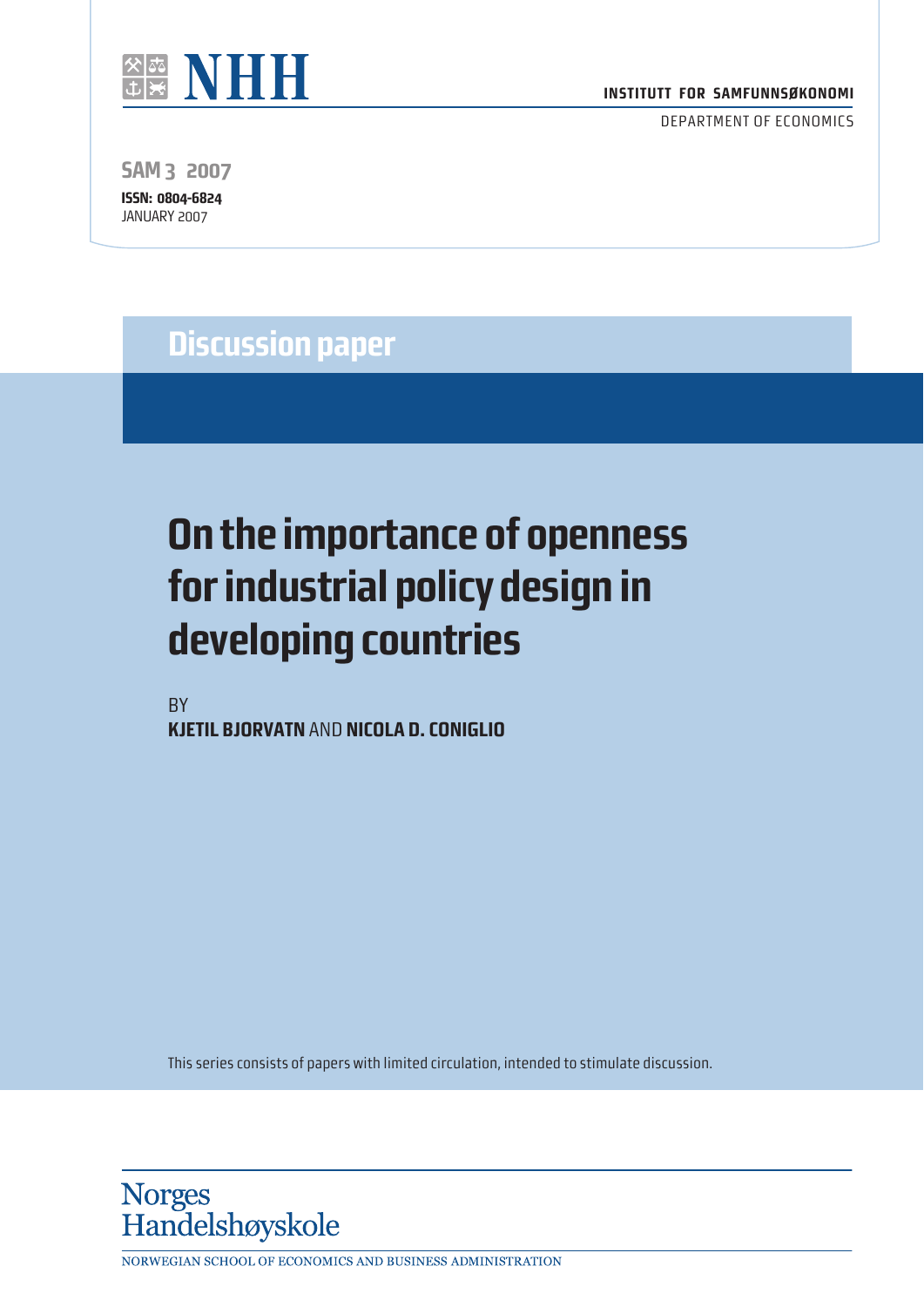## On the importance of openness for industrial policy design in developing countries

Kjetil Bjorvatn<sup>1</sup> and Nicola D. Coniglio<sup>1,2</sup> <sup>1</sup>Norwegian School of Economics and Business Administration<sup>∗</sup> <sup>2</sup> University of Bari

January 23, 2007

#### Abstract

How should industrial policy be designed in developing countries? Should industrial policy be targeted to a few sectors or be more broad based and therefore more neutral? Our theoretical analysis demonstrates that access to foreign markets is key to answering this question. We show that in a less open economy, industrial policy should be targeted, while in a more open economy, broad based policies are likely to be more effective. One implication of this results is that deregulation is likely to be more successful in a relatively open economy than in a more closed economy. Indeed, deregulation with limited foreign market access may lead to deindustrialization. We provide empirical results that support these predictions.

Keywords: Industrialization, policy design, policy reform, economic growth, openness.

JEL codes: F15, O14, O20

<sup>∗</sup>Contact information: Department of Economics, NHH, Helleveien 30, N-5045 Bergen, Norway, Phone: +47 55 95 95 85, Email: Kjetil.Bjorvatn@nhh.no, Nicola.Coniglio@nhh.no. We would like to thank the participants at the Nordic International Trade Seminar (NOITS) in Reykjavik, Iceland, May 12-13, 2006, for their useful comments.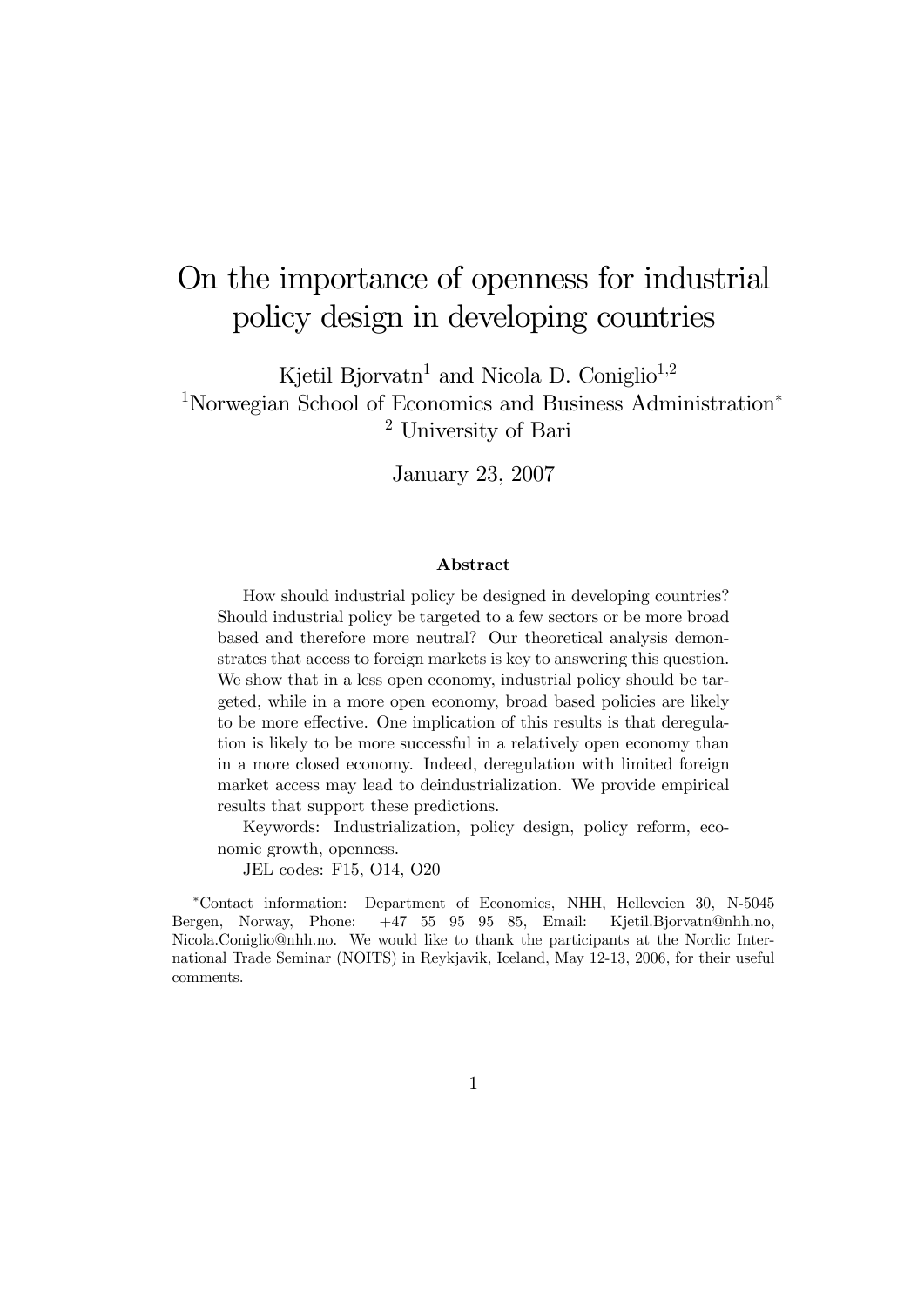### 1 Introduction

Industrial policy is the broad range of tools in the hands of the governments for the promotion of investment in specific firms or sectors of the economy. Industrial policy includes interventions in the market for credit and foreign exchange, licensing procedures, trade policies, and direct control of firms and sectors through state ownership. Such policies appear to have been an important ingredient in the development of many of today's rich countries, including the Western European economies, Japan, as well as the first generation of the East Asian Tiger economies. Rodrik (1995) argues that a large component of the "economic miracles" of Taiwan and Singapore should be ascribed to the active role of the governments in implementing big-push industrial policies aimed at removing coordination failures in investments.<sup>1</sup>

Many developing countries today look at these success stories for inspiration on how to engineer growth at home. While many observers agree that in principle the existence of a wide variety of coordination failures justify the use of industrial policy, many are sceptical to the ability of governments in developing countries to replicate the detailed intervention carried out by the newly industrialized countries. An important reason for this scepticism is that in an environment of weak political institutions, such policies may be captured by interest groups and give rise to costly rent seeking (see Bjorvatn and Coniglio, 2006, and for empirical evidence on industrial policy and corruption, Ades and di Tella, 1997).

The present paper emphasizes another reason why poor countries today should exercise caution when drawing lessons from past experience. Not only internal conditions may be different, but also external conditions are not the same. In particular, by increasing access to foreign markets, the process of globalization has reduced the relative importance of the domestic market size as a limiting factor for industrialization. This change in external conditions has implications for the optimal policy design.<sup>2</sup>

The dimension of industrial policy design that we focus on here is the selectivity of intervention. With limited resources, governments must decide

<sup>&</sup>lt;sup>1</sup>See also Greenwald and Stiglitz  $(2006)$ . For a critical survey on the case for industrial policy, see Pack and Saggi (2006).

<sup>2</sup>The international policy environment has also substantially changed in the last decade. New constraints on national policies are now in place, for instance through WTO agreements, and, at least in principle, the policy-path followed by industrialized countries might not be feasible for the developing countries of today.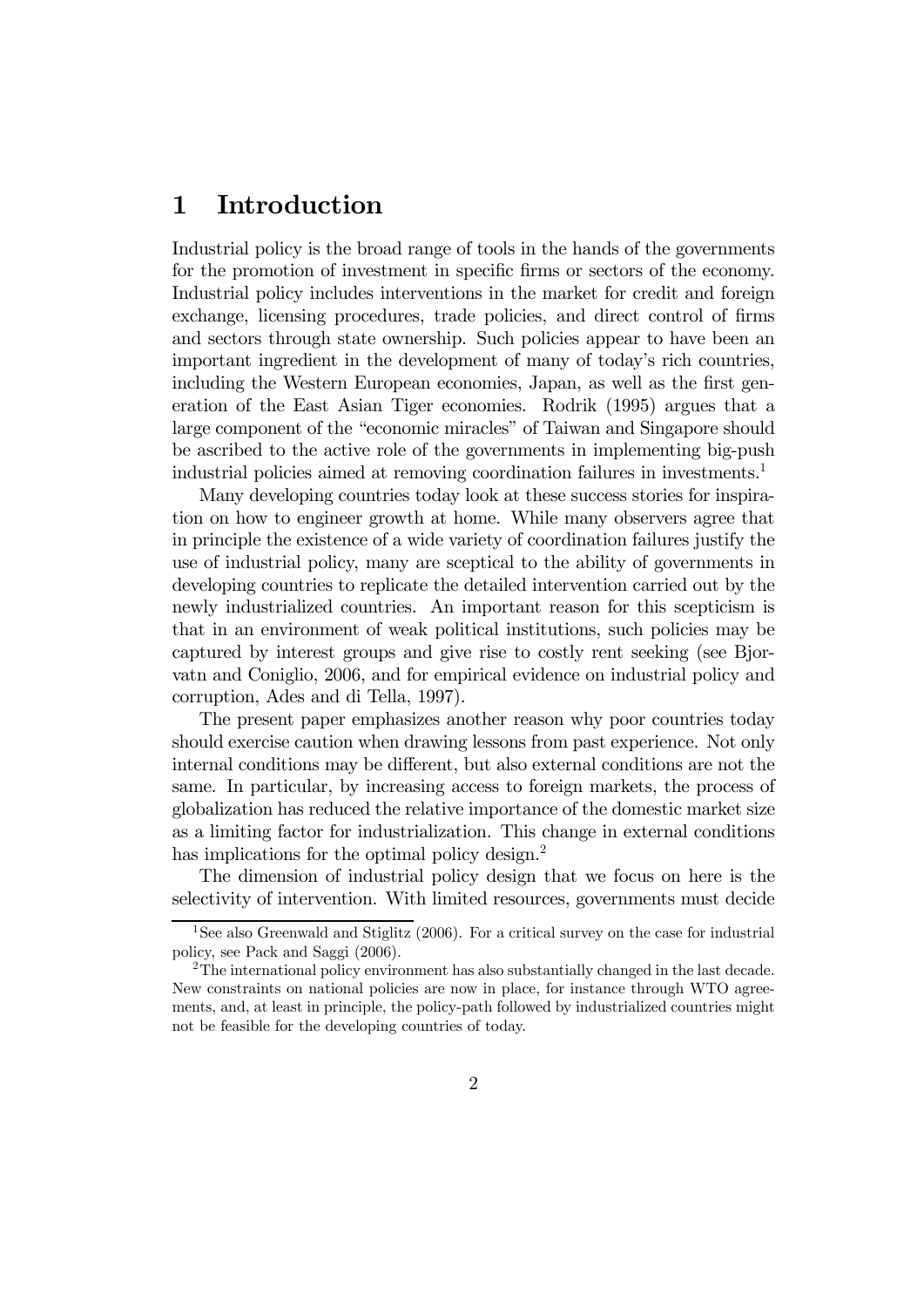whether to implement a targeted policy, offering strong investment incentives to a limited number of firms or sectors, or to implement a more broad based and neutral policy that gives a moderate stimulus to a wider range of firms and sectors. The targeted policy would typically be more interventionistic and associated with the concept of "state led development", with a substantial degree of state ownership in "strategic" industries and heavy regulation of the economy. A broad based policy, on the other hand, would be characterized by a more arms-length relation between government and businesses, with the government seeking to facilitate investment through, say, investing in infrastructure rather than actively seeking to pick winners. The broad policy has the advantage of potentially enabling a large number of firms to upgrade their technology and thereby trigger big push economic growth. However, the risk is that by spreading government support too thinly, the policy may fail in creating the necessary stimulus to induce firms to invest.

The question of broadness of policy intervention is not new. This issue was very much at the forefront of the discussion on big push industrialization in the 1940s and 1950s. Rosenstein-Rodan (1943, 1961) and Nurkse (1952, 1953) argued that for industrial policy to be successful, it should promote industrialization in a broad range of sectors simultaneously. Hirshman (1958), on the other hand, held that industrial policy should be more focused. Given the scarcity of resources available to policy makers, spreading these resource too thinly across sectors could thwart any effort of technology upgrading. Similarly, Rostow (1960) argued that policy should be targeted to promote investment in a few leading sectors, and then relying on their development to stimulate technology upgrading in other sectors.

While the question of optimal policy design is not new, the answers may differ, since the economic environment is not the same. In particular, globalization and preferential trade agreements provide countries with the opportunity to grow through exports, and reduce the relative importance of domestic market size as a constraining factor for investing in large scale production technology.

Formal analysis of optimal policy design for big push industrialization is relatively scarce. One exception is Gans (1998). He describes a competitive downstream sector and an imperfectly competitive upstream sector, characterized by monopolistic competition. Investment in upstream activities may have both competition effects and market size effects, and the net effect on profitability is uncertain. Gans assumes that the market size effect appears only with a lag: Each investor has an incentive to postpone investment, wait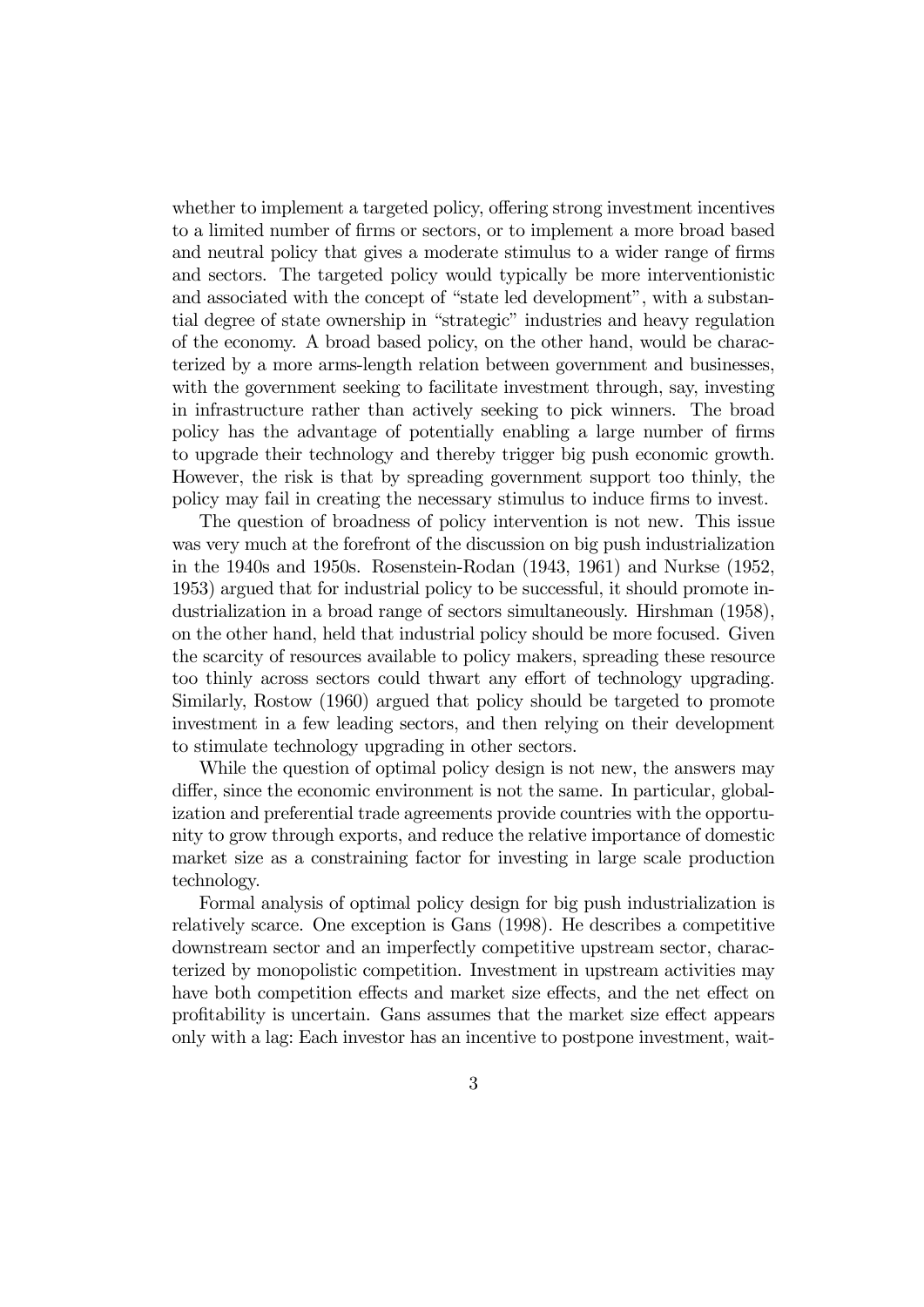ing for other entrepreneurs to invest first and thereby increase the market size. The market equilibrium may therefore be characterized by a prisoner's dilemma, resulting in underinvestment. The government may solve this inefficiency by industrial policy. Gans derives the critical level of upstream firms necessary to break the waiting game, and thus induce industrialization. The critical number of upstream investment needed to achieve this, which is a measure of policy broadness, depends on the discount rate, the size of the labor force, and the size of fixed investment costs. The higher is the discount rate, the larger is the labor force, and the lower is fixed investment costs, the more targeted the policy can be. Our paper adds to the analysis of Gans by analysing the effect of foreign market access on optimal policy design.

Our paper is also related to Da Rin and Hellman (2002), who discuss the role that the banking system has played in promoting industrialization in many countries by coordinating investments. The authors present a bigpush model where the role of banks in inducing the economy to move out of a poverty trap is analysed. Banks are more likely to solve the initial coordination failure if they are large enough and if they have sufficient market access. A corollary stemming out of their model is that government control of the banking system may be crucial in the industrialization process. While Da Rin and Hellman analyse the positive role of the banking system in activating (or failing to activate) big-push industrialization, our aim is to analyse the efficiency of different policy designs in an open economy framework.

We base our theoretical analysis on the dual technology, limit pricing model of Murphy, Shleifer and Vishny (1989). The point of departure is a poor country with limited access to foreign markets. The domestic market size is therefore of crucial importance in determining the profitability of investment. In the absence of government intervention, the country is caught in a poverty trap. The trap is explained by a demand side externality which causes a coordination failure: firms do not internalize the effect of their investment on aggregate income and hence aggregate demand. A coordinated investment, by expanding the domestic market size, would make investment profitable for each entrepreneur. However, no individual entrepreneur has the incentive to invest in an economy dominated by traditional production. There is thus a rationale for government intervention to stimulate investment.

Our main argument is that the efficiency of industrial policy depends on the country's openness to the outside world. With good access to foreign markets, broad based industrial policies are more likely to be successful than targeted policies. Intuitively, with a sufficient "pull" from international mar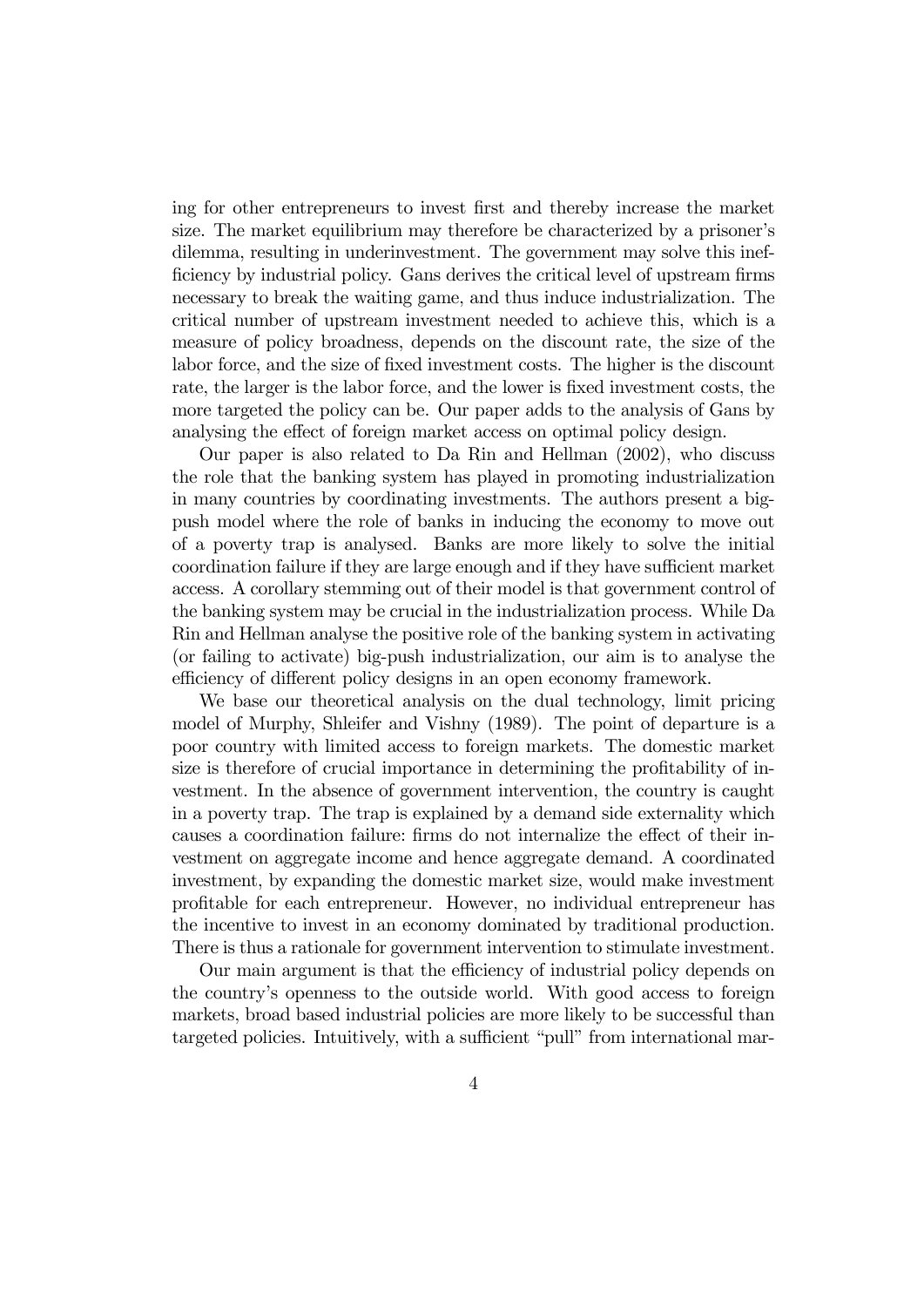kets, entrepreneurs require a smaller "push" in the form of, say, investment incentives, in order to invest in more advanced technology. Hence, in a relatively open economy, a wider range of firms and industries can successfully be reached by broad based industrial policies like investments in public infrastructure. In a more closed economy, on the other hand, the market size is more limited, and each firm needs stronger direct support to invest. This is an argument in favor of more targeted intervention. Our results also have implications for policy reform. Deregulation and privatization may stimulate economic growth in a relatively open economy. In a more closed economy, however, these reforms may lead to de-industrialization.

We present empirical evidence in support of the main conclusions from the theoretical model. Our regression analysis shows that government intervention in developing countries is positively correlated with economic growth in less open economies, but negatively correlated with growth in more open economies. Similarly, deregulation is associated with higher growth in relatively open economies, and lower growth in relatively closed economies.

The paper is organized as follows. The next section presents some simple correlations between government intervention and economic growth. This first glance at the data suggests that the correlation between intervention and growth may be qualitatively different in relatively closed economies compared to more open economies. The theoretical model is analysed in Section 3. Our regression analysis is presented in Section 4. Section 5 concludes.

## 2 First glance at the data

Governments may intervene in many ways. Our interest is mainly in the degree to which governments choose targeted interventions versus more neutral policies. In developing countries, which we focus on here, selective industrial policy is typically carried out through state owned enterprises (SOEs). These enterprises are typically heavily subsidized, absorbing resources that could otherwise have been used to support private sector investment. For instance, according to the World Bank (1995), subsidies to SOEs in Tanzania amounted to 72 percent of government spending on education and 150 percent of health expenditure. In Bangladesh, the same study reports that SOEs take about one fifth of domestic credit, although their output accounts for less than three percent of GDP. As witnessed by the experience of reformist countries, such as Chile, South Korea and Mexico, an important ingredient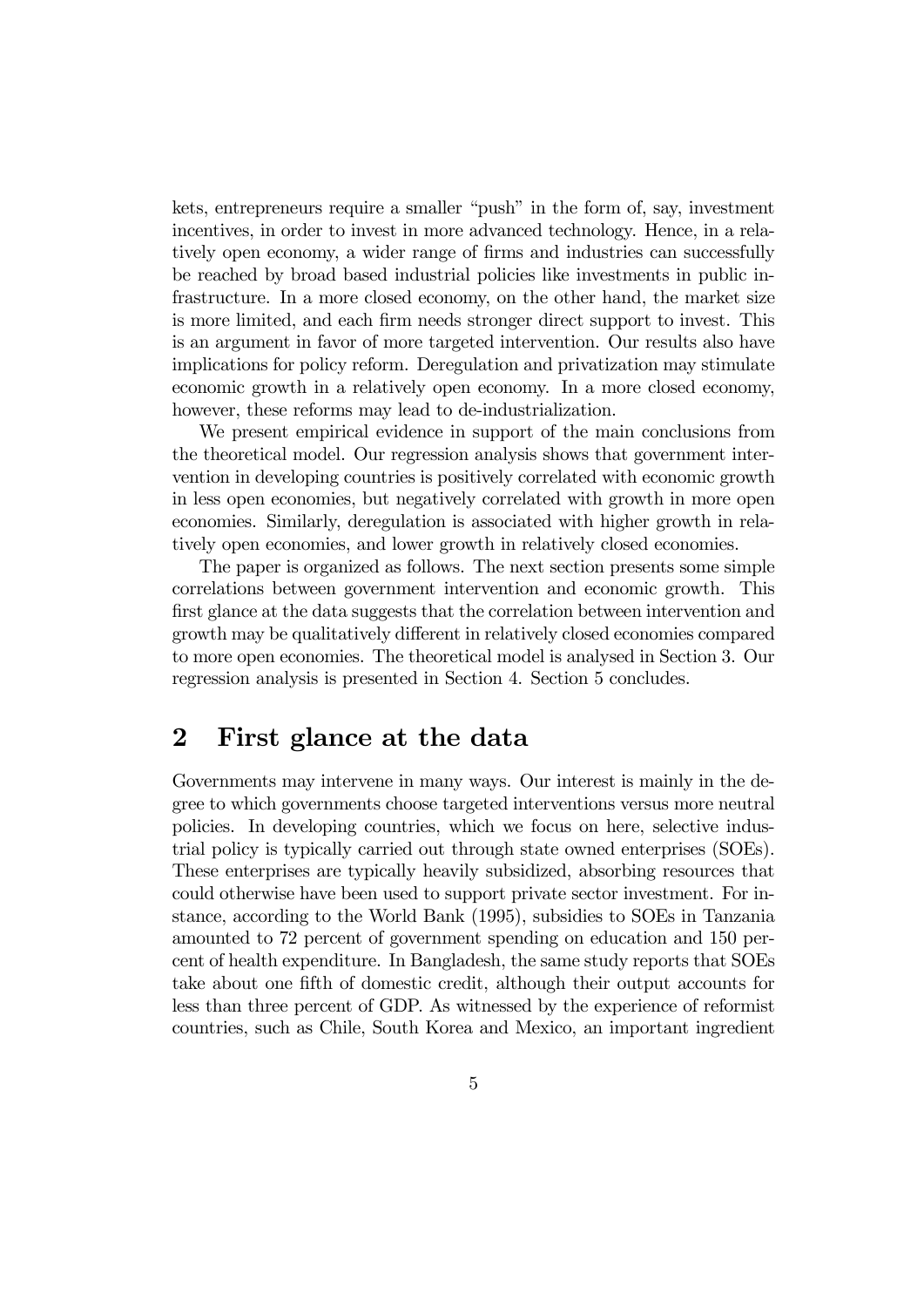in a shift towards a less interventionistic industrial policy is the reduction in state ownership in manufacturing and banking.

We shall use the index of *Government Intervention* constructed by the Fraser Institute (2001) in our empirical study. This index measures the relative importance of SOEs and government investment in a country's economy. The index ranges from 0 to 10, where a high value reflects more interventionistic policies.<sup>3</sup> For instance, the index 10 is given to countries that are "dominated by SOEs and government investment exceeded 50% of the total", while an index 2 (the lowest measure for a developing countries in our dataset) indicates "few SOEs other than those involved in industries where economies of scale reduce the effectiveness of competition (e.g. power generation) and government investment was between 15% and 20% of the total."4

Figure 1 shows the correlation between our chosen measure of government intervention for the year 1980 and economic growth, measured as average growth in real GDP per capita. The data covers 56 non-OECD countries, for the period 1980-1992. A first simple look at the data suggests that developing countries with more interventionistic policies tended to have slower growth during the period analysed (with a negative slope 0.27, significant at the 10% level).

We now split the sample into two equally sized subgroups according to the degree of openness of the economy, measured as real exports and imports as a share of GDP for the year 1980. The first subgroup of countries is less open to trade (with trade constituting less than approximately 60% of GDP). Interestingly, we observe from Figure 2 that there is a *positive* association between the degree of government intervention and average growth of GDP for this group of countries (although the slope of 0.22 is not statistically significant at the 10% level, its P-value being 14%).

For the group of countries which are more open to trade, on the other hand, the growth rate is clearly higher the less interventionistic are government policies. This is shown in Figure 3 (the slope is -0.95, significant at the 1% level).

The qualitative difference in the relation between government intervention and growth shown in Figure 2 and 3, together with the fact that we use initial values of government intervention and openness and subsequent levels

<sup>&</sup>lt;sup>3</sup>In order to provide a more intuitive and straightforward interpretation, we have inverted the scale of the original index.

<sup>4</sup>See Fraser Institute, 2001, page 14. See also Appendix 1 for a full description of the goverment intervention index.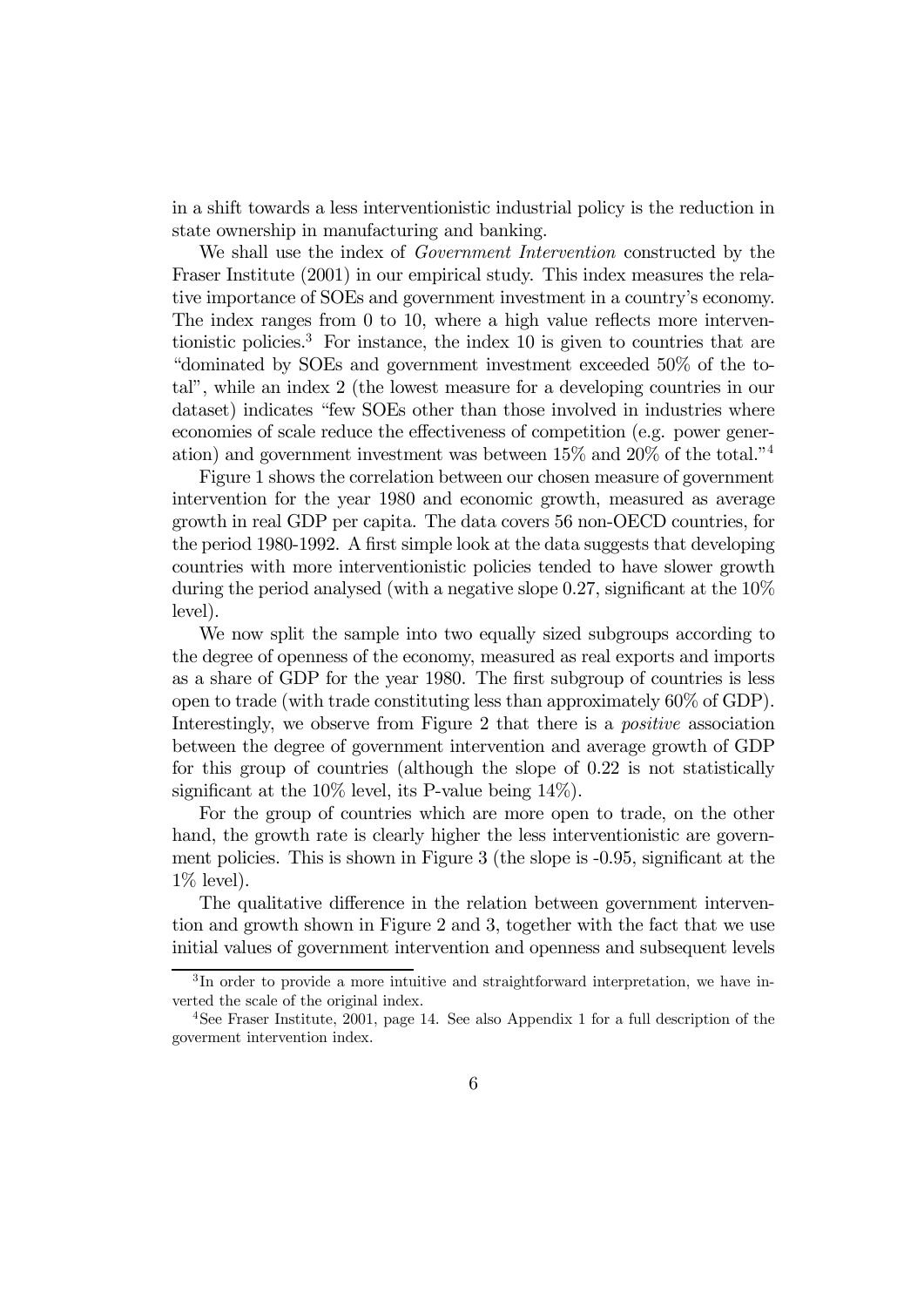

Figure 1: Intervention and growth

of growth, suggest that government intervention may have a causal effect on economic growth, and that this effect may be different in relatively closed economies compared to more open economies. The simple correlations reported above of course only represent a first look at the data. Still, they are indicative of a different association between growth and degree of government intervention in the two groups of countries. We shall explore the relation between economic growth and policy in somewhat more depth in Section 4. In what now follows, we develop a theoretical model that highlights how the degree of openness may be decisive in determining the success or failure of industrial policies and policy change.

## 3 Model

Consider a developing country with labor as the only factor of production. Initially, all L workers are engaged in production using traditional, constant returns to scale technology, with one unit of labour producing one unit of output. Some of the workers, their number given by  $\eta$ , have the entrepreneurial talent necessary to improve the production technology. Each entrepreneur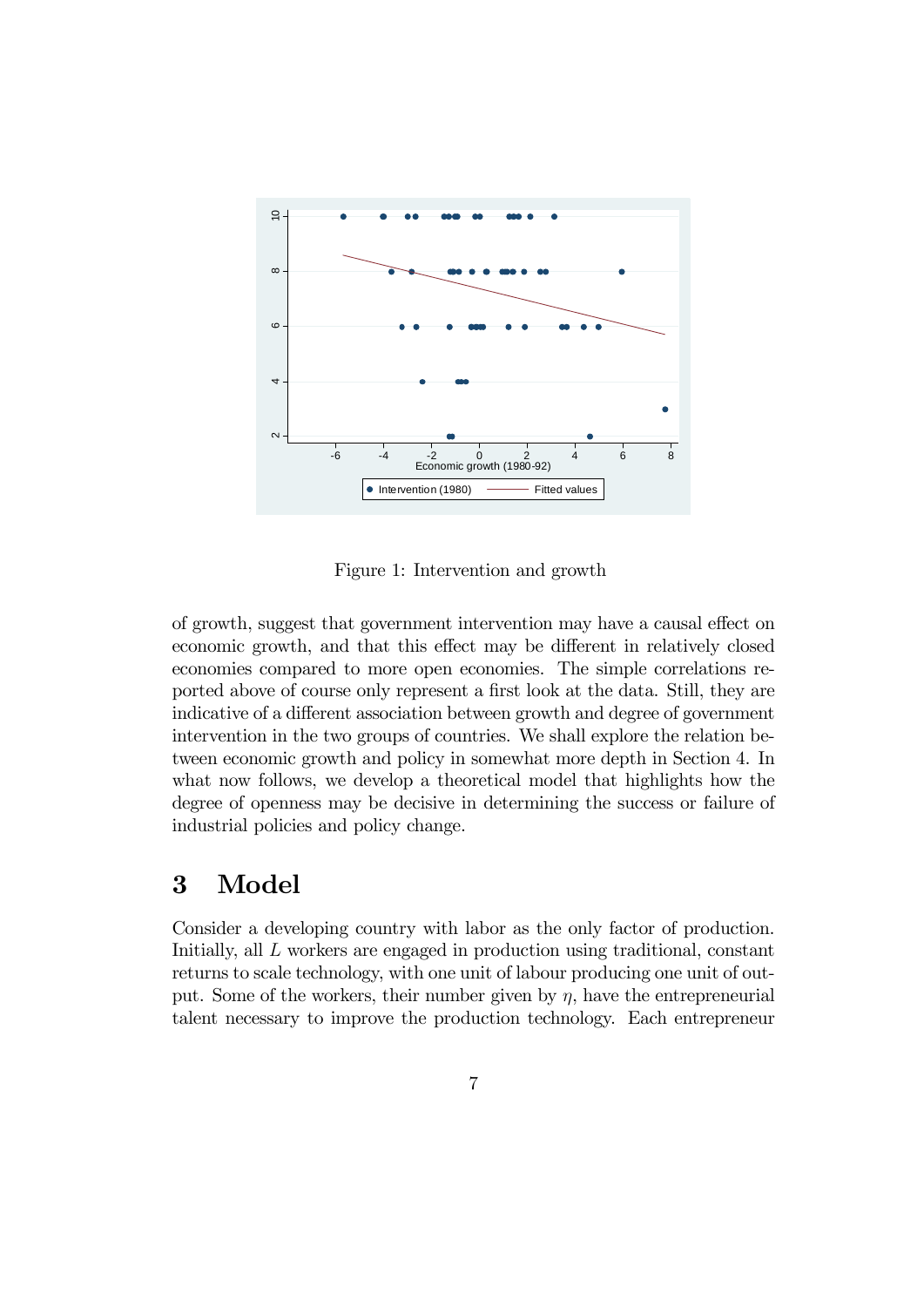

Figure 2: Intervention and growth: Less open economies

can only be involved in one production activity. The modern production technology is increasing returns to scale and described by the following labor input requirement:

$$
l^{irs} = f + \beta x^{irs},\tag{1}
$$

where f is the fixed investment cost and  $\beta$  < 1 is the marginal labor input requirement in production. Since, strictly speaking, there is no capital in the model, we can think of  $f$  as the number of white collar workers required to administer the firm and hence not involved in the production process as such.

The goods produced locally are also supplied on the international market. The international market in the present analysis affects the domestic economy in two ways. First, the international price defines the domestic price and hence domestic labor income. Second, the international market is a source of sales for modern domestic producers. Regarding the first point, abstracting from trade costs, traditional producers in the developing country charge a price exactly equal to the price on the international market in order to stay competitive with imports. Normalizing the international price to unity, this also defines income per worker in traditional production. Since there are no gains from trade in a traditional economy, small scale producers can be seen as supplying only local demand. With only traditional production, the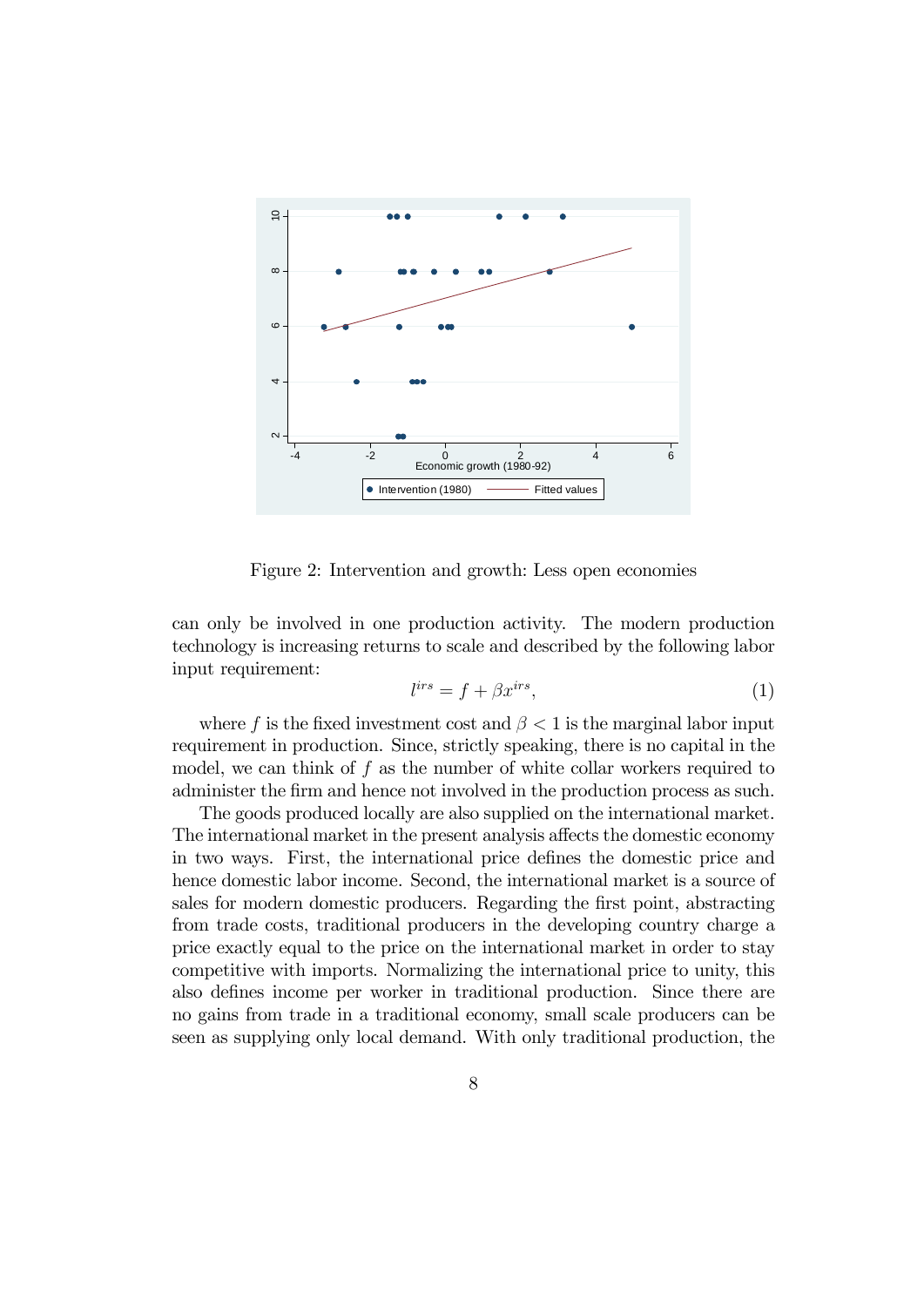

Figure 3: Intervention and growth: More open economies

economy is therefore effectively an autarky.

Regarding the second point, upgrading to increasing returns to scale technology opens up for profitable exports. The level of exports from a modern producer in the developing country is given by  $x$ , which is exogenously given, determined by for instance capacity constraints in export facilities in the developing country and/or barriers to trade in the importing countries. Such barriers to trade have been, and to some extent continue to be, important for a large number of goods for which developing countries have a comparative advantage, including agricultural products, textiles, clothing, footwear, leather goods, etc.

The profit maximizing strategy of a modern firm is limit pricing, choosing a price (marginally below) the price of unity. In this way, a modern firm captures the entire market for its product at home and produces  $x$  for the international market. We shall assume that x and  $\eta$ , the number of entrepreneurs, are sufficiently small so that there are always some workers at home involved in traditional production. These workers represent a resource that can be mobilized to satisfy increased labor demand from modern producers, without placing an upward pressure on the wage level in the economy.

While the production workers in the modern sector are simply paid their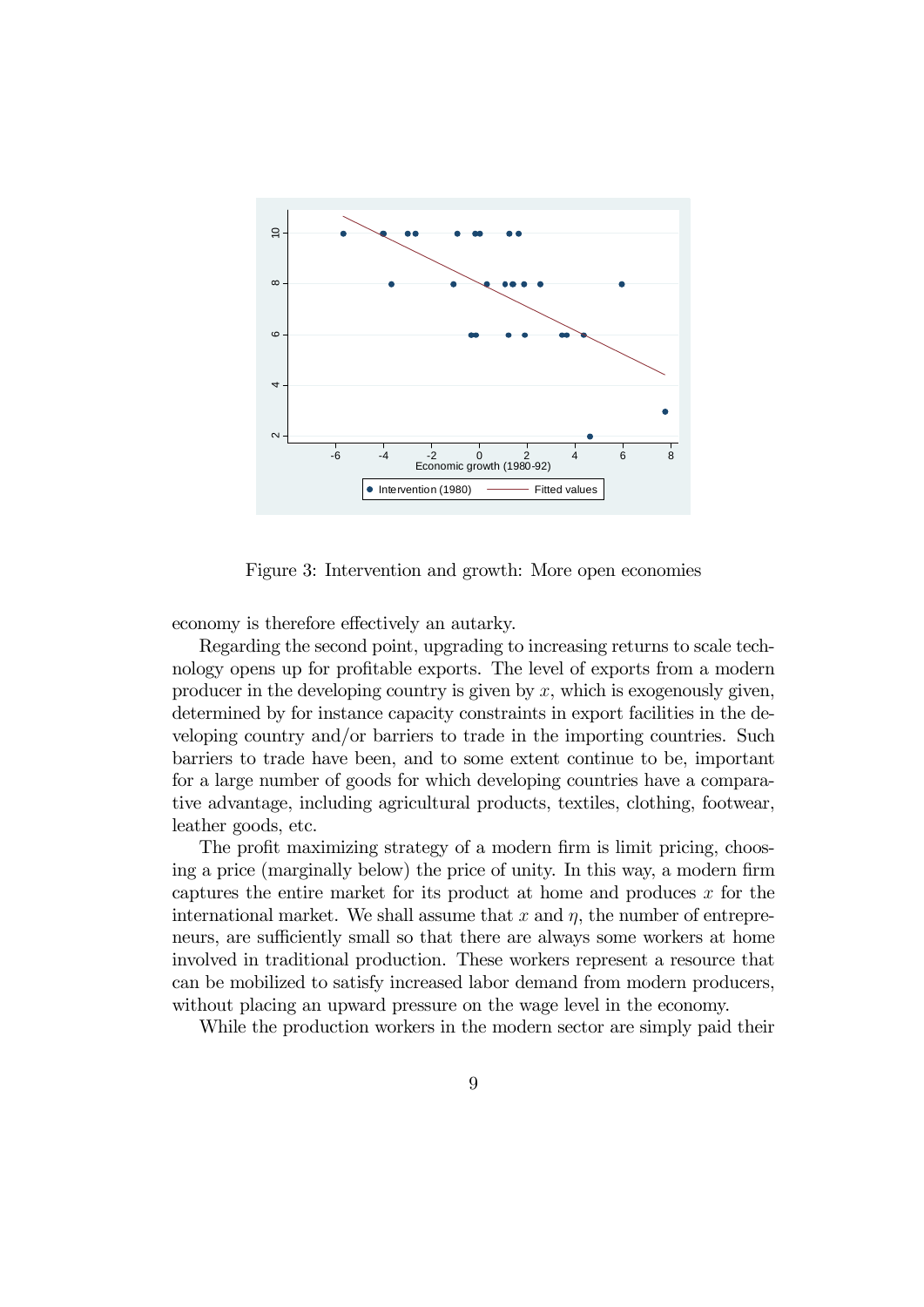alternative wage of unity, the administrative staff receives a wage premium  $w^5$  Hence, the fixed cost of a modern production plant is  $f(1+w)$ .

Assuming equal budget shares in domestic demand, and normalizing the number of goods in the economy to unity, local sales for each modern firm,  $x^{irs}$ , equals total income y. In addition to local sales, each modern firm earns x from exports. Using the equilibrium condition that  $x^{irs} = y + x$  and the technology given by (1), the profits for a modern sector producer can be expressed as:

$$
\pi_i = (y + x)(1 - \beta) - f(1 + w) + s_i,
$$
\n(2)

where  $s_i = s$  if the firm receives support, and  $s_i = 0$  if it does not receive support. We shall assume that the government has access to resources  $S$ that can be used for stimulating investment. Let  $n_1$  denote the number of sectors targeted by the policy, with each investor receiving  $s = S/n_1$ . Hence,  $n_1$  measures the degree to which industrial policy is targeted. We shall assume that  $S$  is an additional resource available for the economy such as foreign aid. The government has to decide how to allocate S between sectors. A broad policy would imply spreading S thinly across a large number of sectors. We can think of it as investment in infrastructure. For instance, an upgrading of electricity supply reduces the need for firms to invest in expensive power generators at the plant level. A more targeted intervention would be associated with a larger support for a smaller set of sectors, for instance in the form of subsidized credit or subsidized foreign exchange.

Let the number of investing firms be given by  $n \leq \eta$ . Local demand facing each modern firm is therefore given by:

$$
y = l + n\pi + nfw,\tag{3}
$$

where l is basic labor income and  $nfw$  is the additional income to the administrative staff of the  $n$  modern sector firms. When making an investment decision, the entrepreneur takes the income level in the economy as given. Thus, he does not internalize the effect of his own investment on aggregate income. Neither does he internalize the effect of his own investment on the investment decisions of other entrepreneurs. Hence, there will be a difference between *perceived* profits and *realized* profits, and this is a source of inefficiency in the investment choices.

<sup>&</sup>lt;sup>5</sup>As shown in Murphy, Shleifer and Vishny (1989), a wage markup in the modern sector is necessary to create the demand externality underlying the coordination failure.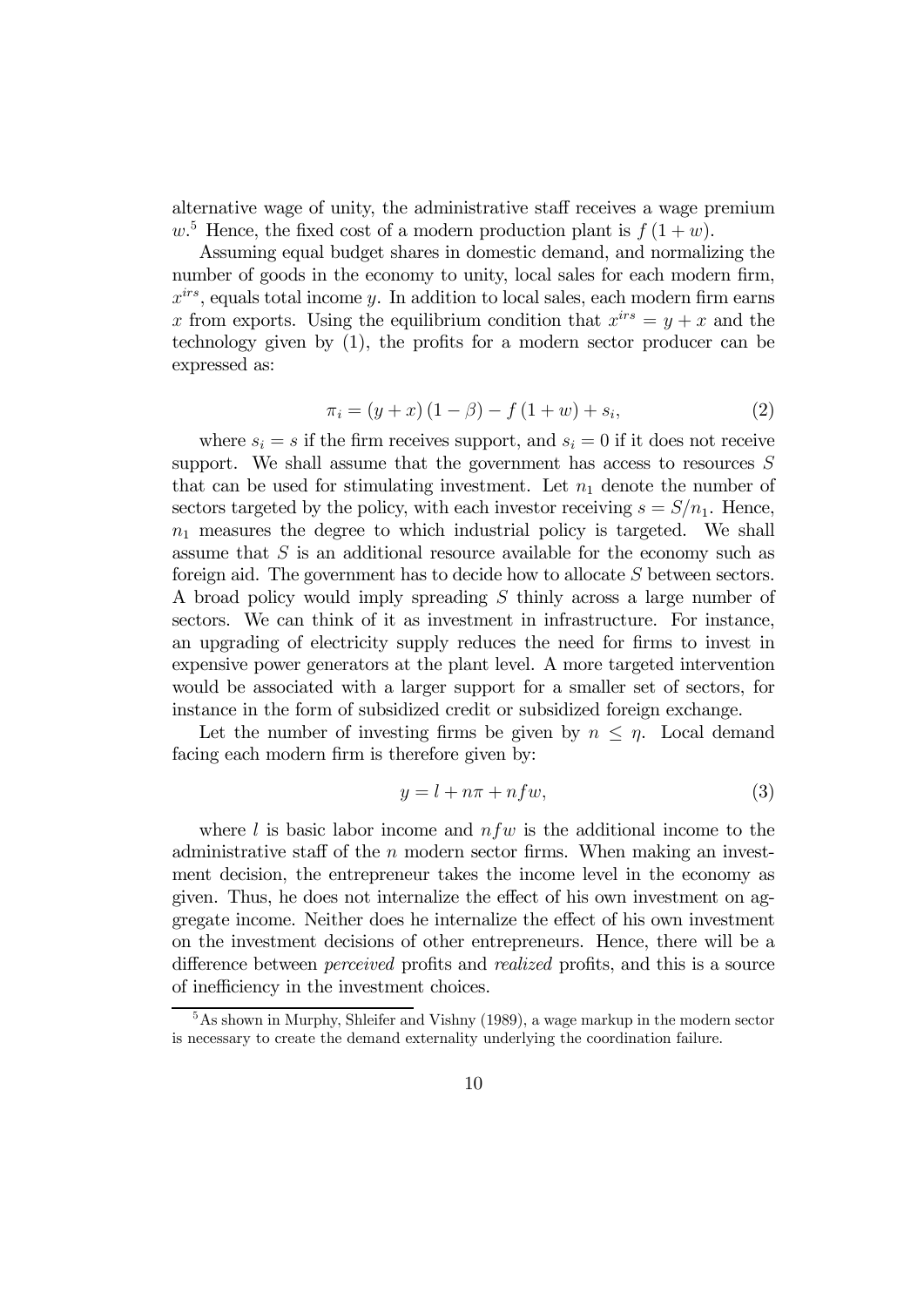We shall assume the difference between perceived and realized profits gives rise to a coordination failure. Such a failure exists if in an economy characterized by only traditional producers, and where there is no government intervention (so that  $S = 0$  and  $n = 0$ ), the perceived profit of investment is negative. At the same time, a coordinated upgrading of technology by all  $\eta$  entrepreneurs would result in positive profits. Perceived profits from investing in a purely traditional economy, with no subsidies, are given by:

$$
\pi_{trad} = (l+x)(1-\beta) - f(1+w). \tag{4}
$$

The condition that investment is unprofitable in this environment can be expressed as:

$$
\pi_{trad} < 0 \Rightarrow f > \frac{(l+x)(1-\beta)}{1+w} \equiv f_1. \tag{5}
$$

Similarly, when all entrepreneurs invest, and subsidies are zero, local demand is  $y = l + \eta \pi + \eta f w$  and profits are given by

$$
\pi_{\text{mod}} = \frac{(l + x + \eta f r)(1 - \beta) - f (1 + w)}{1 - \eta (1 - \beta)}.
$$
\n(6)

We can then find that:

$$
\pi_{\text{mod}} > 0 \Rightarrow f < \frac{(l+x)(1-\beta)}{1+w-w\eta(1-\beta)} \equiv f_2. \tag{7}
$$

Clearly,  $f_2 > f_1$  for any  $\eta > 0$ . A coordination failure therefore exists if the following condition holds:

$$
f_1 < f < f_2. \tag{8}
$$

The presence of a coordination failure provides a motive for industrial policy. Given an initial situation with only traditional production, government intervention is necessary to induce investment. If the perceived profits of a subsidized investment is positive, an investment will take place. Once an investment by subsidized firms has taken place, also the profitability of investment by entrepreneurs who do not directly benefit from subsidies will change. If the policy is successful, the increase in income generated by the first round of investment expands the market and may thus make investment profitable also for latter group. In this way, although the model is not explicitly dynamic, we can think about investment as (potentially) taking place in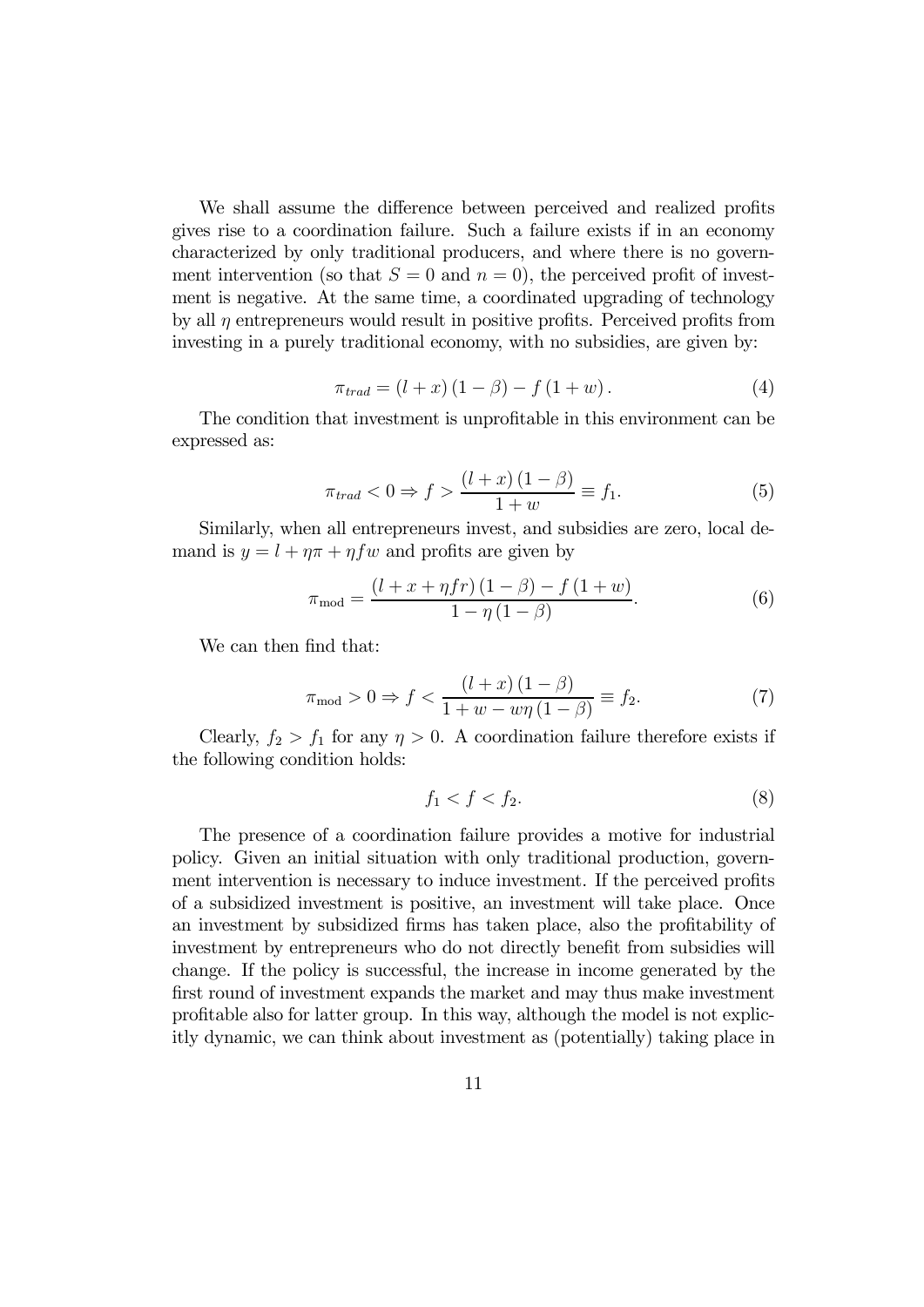"waves", with subsidized investors taking part in the first wave (which we denote with subscript 1), and the unsubsidized investors in the second (denoted by subscript 2).

#### 3.1 First wave investment

In a purely traditional economy, profits are zero and hence the perceived local demand facing the subsidized, first wave investors is  $\hat{y}_1 = l$ . Perceived profits are therefore given by:

$$
\hat{\pi}_1 = (l+x)(1-\beta) - f(1+w) + s. \tag{9}
$$

Since  $s = S/n_1$ , the break-even condition for the subsidized investors can be expressed as:

$$
\hat{\pi}_1 > 0 \Rightarrow n_1 < \frac{S}{f(1+w) - (l+x)(1-\beta)} \equiv \hat{n}_1. \tag{10}
$$

Note that in a relatively closed economy (with a low  $x$ ), the industrial policy needs to be sufficiently focused, i.e.,  $n_1 < \hat{n}_1$ , in order to spark off a first round of investment. In this way,  $\hat{n}_1$  shows the maximum broadness of policy, given the public resource constraint S, that will induce a first wave of investment. We observe that  $\hat{n}_1$  increases in x and l and falls in w, f, and  $\beta$ : An increase in market size (domestic or foreign) increases the chances that a broad based policy will stimulate a first wave of investment. Increased fixed costs (w and/or f) or higher variable production costs (higher  $\beta$ ) make a broad based policy less likely to succeed in this respect.

Given a first round of investment, realized income and demand facing each investor is  $y_1 = l + n_1 (\pi_1 + fw)$ . Realized first wave profits are therefore:

$$
\pi_1 = \frac{(l+x+n_1fw)(1-\beta) - f(1+w) + s}{1 - n_1(1-\beta)}.
$$
\n(11)

The success of the policy is associated with its ability to induce investment in technology upgrading also in those sectors not directly supported by the government. If the policy fails to do so, the first wave investment is not sustainable, in the sense that without support, the economy will fall back to the traditional equilibrium. In the following paragraphs we explore the necessary conditions for the policy to create a big push, which moves the economy to the fully industrialized equilibrium.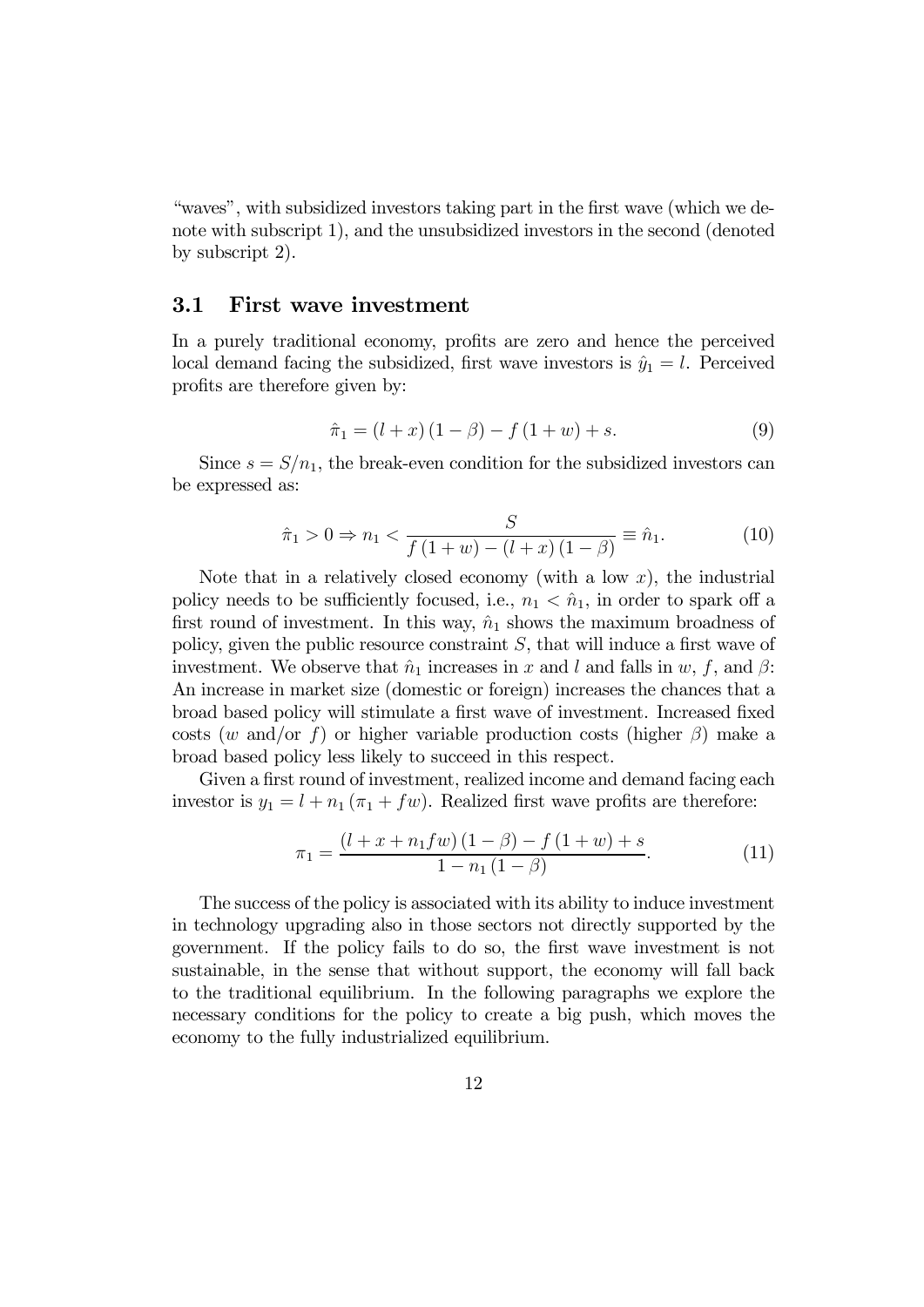#### 3.2 Second wave investment

Only first wave investors are offered subsidies. The perceived income of a second wave investor,  $\hat{y}_2$ , equals the actual income after the first wave of investment,  $y_1$ . Using (11) in (3), the expected profit of a second wave investor can be expressed as:

$$
\hat{\pi}_2 = \frac{(l+x+n_1w+S)(1-\beta) - f(1+w)}{1-n_1(1-\beta)}.
$$
\n(12)

From the above expression it can easily be noted that  $\hat{\pi}_2$  rises in  $n_1$ . Hence, the broader is the policy and therefore the larger is the number of first wave investors, the higher are perceived profits for potential second wave investors. The critical number of first wave investors necessary to make a second wave investment profitable can be found as:

$$
\hat{\pi}_2 > 0 \Rightarrow n_1 > \frac{f(1+w) - (x+l+S)(1-\beta)}{(1-\beta)w} \equiv n_1^*.
$$
 (13)

We observe that  $n_1^*$  is falling in x and l, and increasing in w, f and β: An increase in x or l means a larger market size and therefore a larger profitability of second wave investment for any given number of first wave investors. An increase in  $x$  or  $l$  therefore lowers the critical number of first wave investments necessary to make the second wave investment profitable. A higher w or f represent increased fixed costs while a higher  $\beta$  represents higher variable production costs, which make a second wave investment less likely.

Figure 4 illustrates the effect of changes in market access on the optimal industrial policy.6

The  $\hat{n}_1$ -curve shows the maximum broadness of industrial policy necessary to generate a first wave of investment. Spreading the given budget for industrial support S too thinly across firms, i.e., choosing  $n_1 > \hat{n}_1$  will not create any industrialization at all: The critical mass of support is not provided, and no entrepreneur has an incentive to upgrade to modern technology. Policy needs to be sufficiently targeted, i.e.,  $n_1 < \hat{n}_1$ , in order to induce investment.

If a sufficiently large number of firms have participated in the first wave of investment, the effect on aggregate demand may be strong enough to create a second wave of investment. This happens when  $\hat{n}_1 > n_1 > n_1^*$ . For  $n_1 <$ 

<sup>&</sup>lt;sup>6</sup>In Figure 1,  $f = w = \beta = l = \frac{1}{2}, S = \frac{1}{5}$ .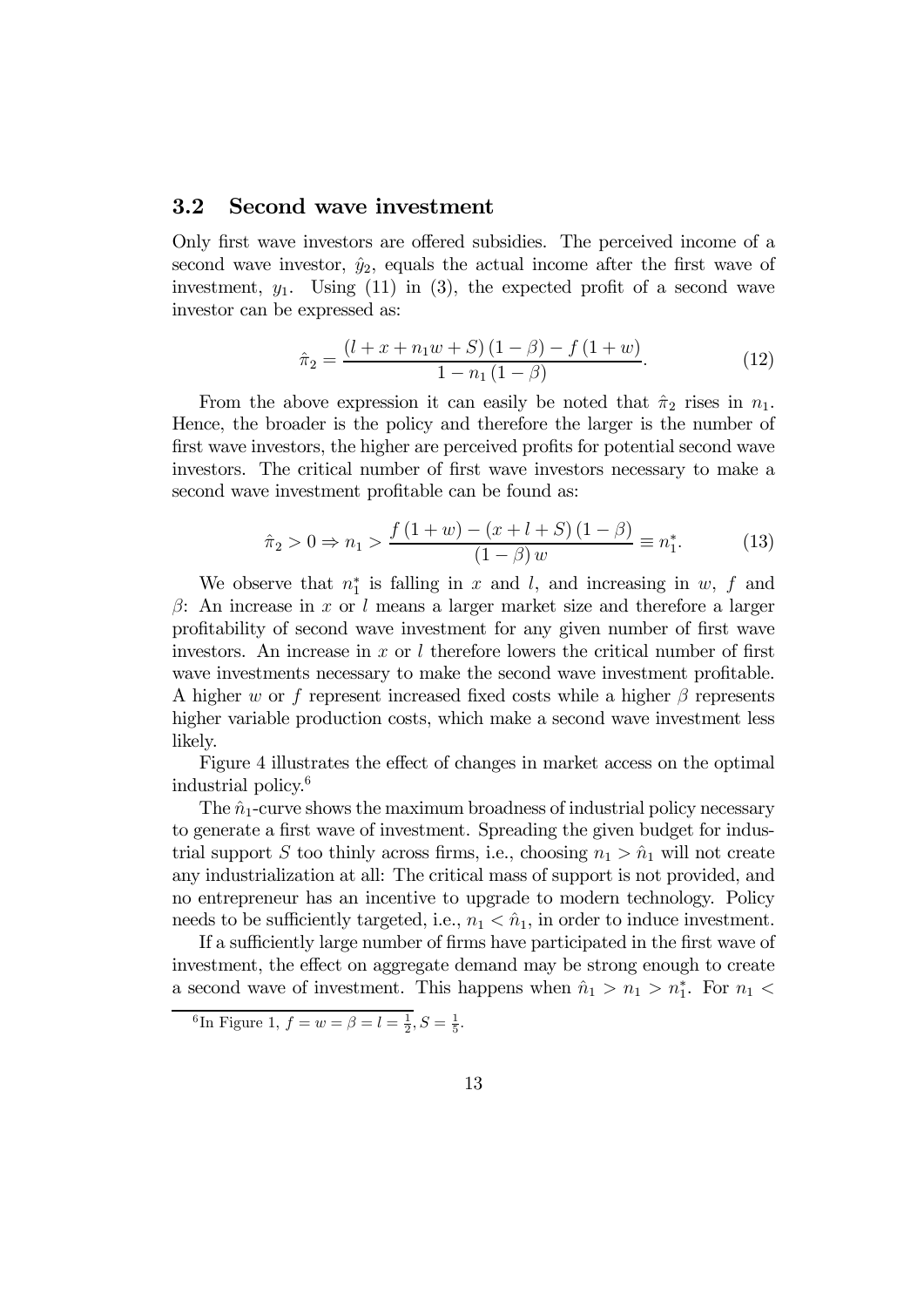

Figure 4: Openness, policy design, and industrialization

 $n_1^*$ , the number of first wave investors is not sufficiently large to create full industrialization; there is only "partial industrialization", with investment limited to the number of subsidized entrepreneurs. For  $n_1 > n_1^*$ , the economy achieves full industrialization, since also the unsubsidized entrepreneurs will find it profitable to invest.

Consider four countries,  $a, b, c$  and  $d$ . Countries  $a$  and  $b$  are relatively closed, with  $x = x_{ab}$ , while c and d are relatively open,  $x = x_{cd}$ . Countries a and c pursue a targeted policy,  $n_1 = n_{ac}$ , while b and d pursue a broad based policy,  $n_1 = n_{bd}$ . Clearly, for the relatively closed economies a and b, the targeted policy is the more successful one: Country a achieves partial industrialization, whereas country b realizes no industrialization at all. For the more open economies c and  $d$ , the broad based policy is more successful: Country c only achieves partial industrialization, while the industrial policy in d generates full industrialization. We can therefore conclude that:

**Proposition 1** In a relatively closed economy, a targeted industrial policy is likely to generate higher economic growth than a broad based policy. In a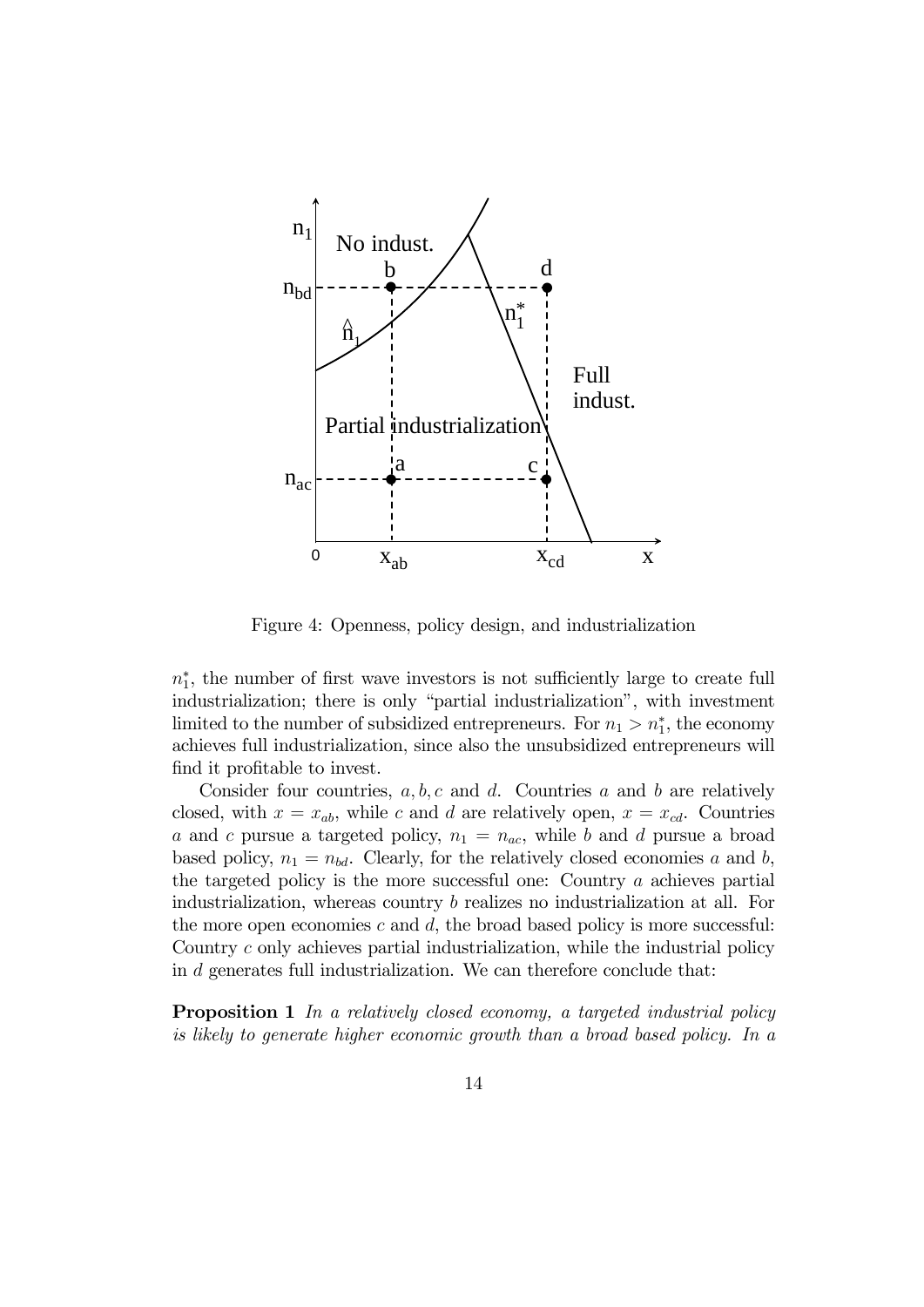more open economy, a broad based policy is likely to generate higher economic growth than a targeted policy.

Our model also sheds light on the efficiency of policy reform. Consider the two countries  $a$  and  $c$  in Figure 4. A broadening of industrial policy, for instance imposed on the countries by outside donors as a condition for continued aid, will for the relatively closed country a lead to de-industrialization and therefore slower economic growth. For country  $c$ , on the other hand, the same policy reform will lead to increased industrialization and growth. Hence, we can state that:

Corollary 1 In a relatively closed economy, a policy reform towards more broad based intervention may lead to de-industrialization and slower economic growth. In a more open economy, the same policy reform is more likely to lead to increased investment and higher economic growth.

#### 4 Regression analysis

The theoretical model presented above suggests that the effectiveness of industrial policy in moving the economy out of a poverty trap crucially depends on policy design and the degree of openness to trade. In particular, we have analysed how the degree of selectivity versus broadness of interventions affects the outcome. The model shows that in relatively open economies, broad based industrial policies are more likely to be conducive to growth than targeted policies. In countries with a lower degree of openness, on the other hand, targeting a given set of existing firms and sectors might be more effective.

Section 2 presented a first glance at the data. We now include explanatory variables typically used in growth regressions to investigate whether the simple correlations presented in Section 2 survive in a more complete, but of course still parsimonious, model of growth. The dependent variable is real GDP per capita growth, averaged over the period 1980-1992. The explanatory variables employed in the empirical analysis (see Appendix 1 and 2 for more details) are the following: real GDP per capita in 1980 (in log); private savings in the economy as a share of disposable income; the ethnic fractionalization index used by Demirguc-Kunt and Levine (2001); a dummy variable for countries in Latin America; neighbors' growth, which is the aggregate growth rate of neighboring countries between 1970 and 1989 as formulate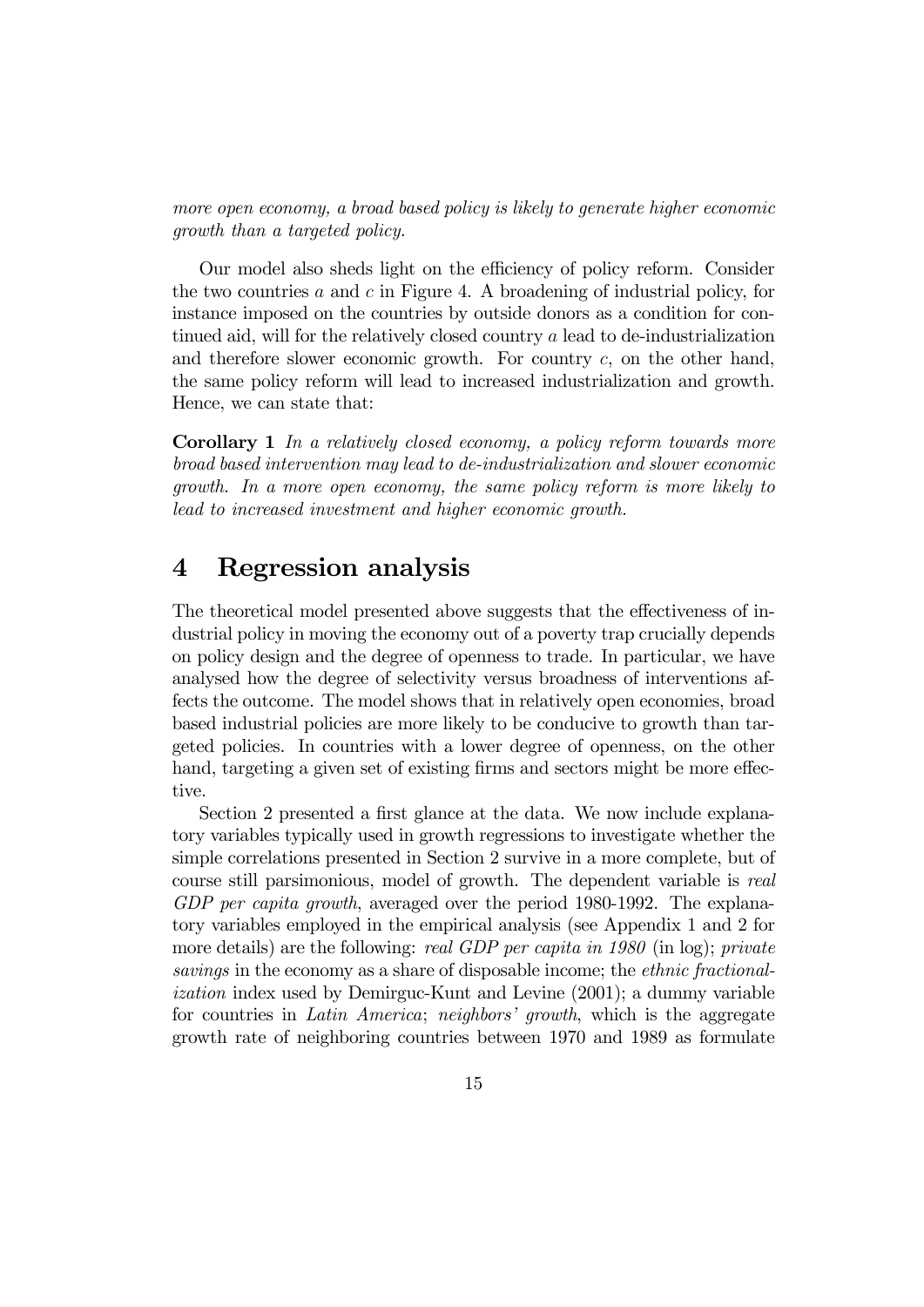by Sachs and Warner (1997); openness, measured as the import plus export as a ratio of a country's GDP at the beginning of the period (1980); the Government Intervention index for 1980, mentioned above and described in Appendix 1. In addition, we consider the change in the intervention-index that occurred between 1980 and 1990. This variable captures the effect on growth of a policy shift toward more (or perhaps less) selective government intervention in the economy. The results are presented in Table 1.

Table 1. Regression results

|                                  |                    | $S1$ on one por caprical 1000 100 |                                                                                           |                        |
|----------------------------------|--------------------|-----------------------------------|-------------------------------------------------------------------------------------------|------------------------|
| Regression                       | $(A)^{\mathsf{T}}$ | (B)                               | (C)                                                                                       | (D)                    |
| Real GDP per capita 1980 $(\ln)$ |                    | $-0.57 -0.66$                     | $-0.48$                                                                                   | $-0.59$                |
|                                  |                    |                                   | $(0.48)$ $(0.43)$ $(0.51)$                                                                | (0.44)                 |
| Private savings                  |                    | 14.8 13.08                        | 14.93                                                                                     | 12.54                  |
|                                  |                    |                                   | $(3.34)$ <sup>**</sup> $(3.37)$ <sup>**</sup> $(3.7)$ <sup>**</sup> $(3.8)$ <sup>**</sup> |                        |
| Neighbours' growth               |                    |                                   | $0.38$ $0.32$ $0.44$                                                                      | 0.33                   |
|                                  |                    |                                   | $(0.14)$ <sup>**</sup> $(0.13)$ <sup>*</sup> $(0.15)$ <sup>**</sup>                       | $(0.13)^*$             |
| Ethnic fractionalization         |                    |                                   | $-3.4$ $-3.4$ $-3.16$                                                                     | $-3.13$                |
|                                  |                    |                                   | $(0.86)$ <sup>**</sup> $(0.77)$ <sup>**</sup> $(0.92)$ <sup>**</sup>                      | $(0.83)$ <sup>**</sup> |
| Latin America                    |                    |                                   | $-1.72$ $-1.66$ $-1.53$                                                                   | $-1.91$                |
|                                  |                    |                                   | $(0.74)^*$ $(0.71)^*$ $(0.61)^*$ $(0.72)^*$                                               |                        |
| Openness in 1980 (ln)            |                    |                                   | $0.01$ $6.9$ $-0.29$                                                                      | 6.01                   |
|                                  |                    |                                   | $(0.61)$ $(2.22)^{**}$ $(0.62)$ $(2.36)^{*}$                                              |                        |
| Government Intervention          | $-0.09$ 3.25       |                                   |                                                                                           | 2.92                   |
|                                  |                    | $(0.12)$ $(1.09)$ <sup>**</sup>   |                                                                                           | $(1.12)^{*}$           |
| Openness*Gmnt Intervention       |                    | $-0.84$                           |                                                                                           | $-0.77$                |
|                                  |                    | $(0.27)$ <sup>**</sup>            |                                                                                           | $(0.28)$ <sup>**</sup> |
| Change in Gmnt Intervention      |                    |                                   | 3.4                                                                                       | 2.4                    |
|                                  |                    |                                   | $(1.00)$ <sup>**</sup> $(1.13)$ <sup>*</sup>                                              |                        |
| Openness*Change in Gmnt Interv   |                    |                                   | $-0.85$                                                                                   | $-0.63$                |
|                                  |                    |                                   | $(0.27)$ <sup>**</sup>                                                                    | $(0.29)^*$             |
| Constant                         |                    | $4.30 -22.17$                     | 3.81                                                                                      | $-18.72$               |
|                                  |                    |                                   | $(3.54)$ $(9.94)^{**}$ $(3.75)$ $(10.2)^{*}$                                              |                        |
| Observations                     | 45                 | 45 — 10                           | 45 — 10                                                                                   | 45                     |
| Adjusted $\mathbb{R}^2$          | 0.56               | 0.63                              | 0.58                                                                                      | 0.64                   |

Dependent variable is average real GDP growth per capita, 1980-1992

Robust standard errors in parantheses

 $+$  significant at 10%;  $*$  significant at 5%;  $**$  significant at 1%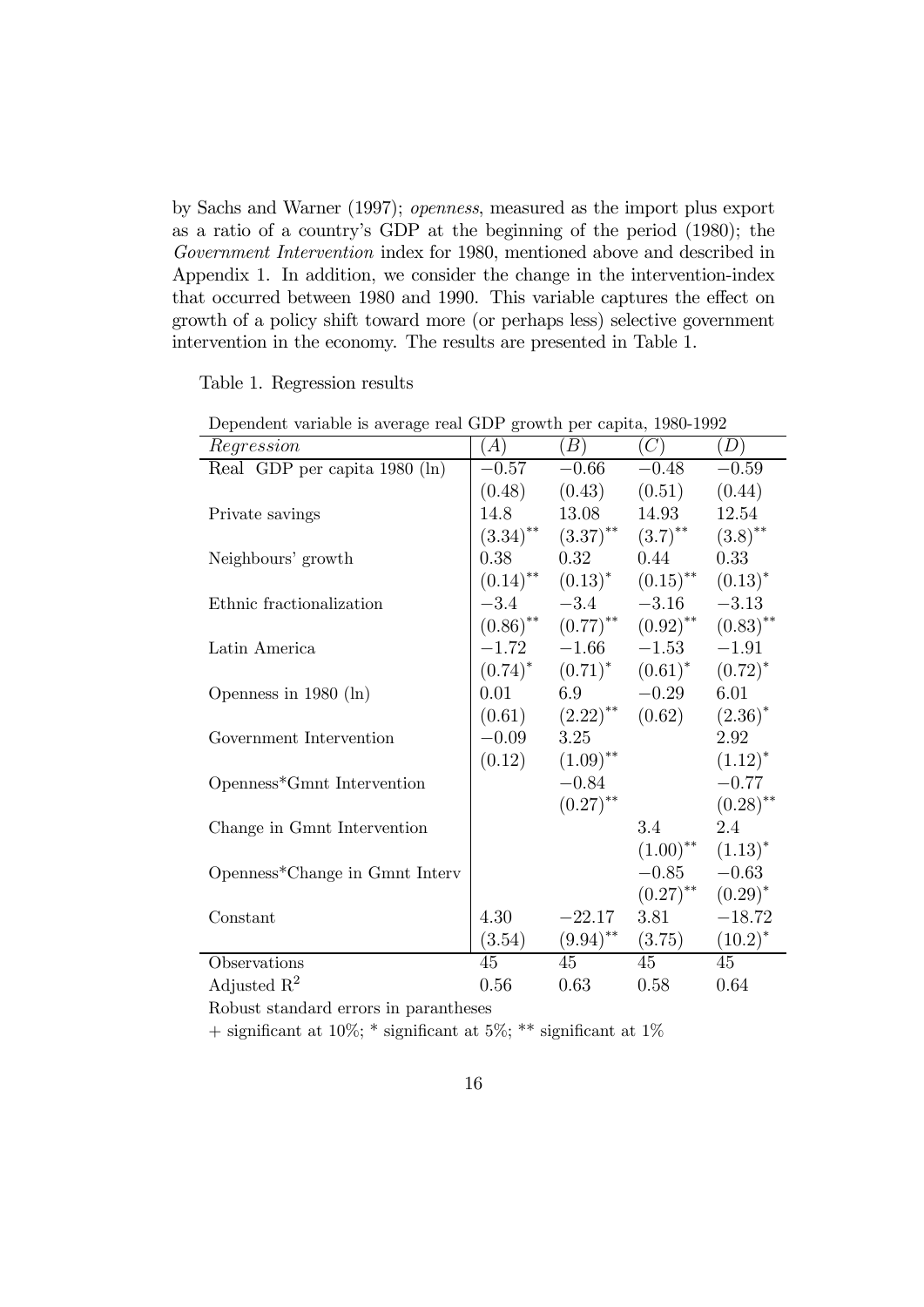We report estimations only for the non-OECD countries for which data are available in the sample.<sup>7</sup> We observe from regression  $(A)$  that the estimated coefficient on the openness variable is not statistically different from zero. In regressions  $(B)$  we introduce *Government Intervention* and its interaction effect with our measure of openness. Both variables are statistically significant. Finally, in the last two regressions,  $(C)$  and  $(D)$ , we add the change in Government Intervention between 1980 and 1990 and its interaction effect with openness.

Focusing on the last regression, the results show that the growth effect of industrial policy (and of its change over the period consider) depends on the country's openness to trade. In particular, countries with a less dominant role of the state in the economy, through SOEs and public investment, seem to experience higher growth when they are relatively open to foreign trade. However, in line with the prediction of the theoretical model, the data show that a more selective industrial policy might induce stronger growth in countries with limited access to foreign markets. For instance, abstracting from changes in Government Intervention over time, the effect on economic growth of a change in the level of intervention can be found as:

$$
\frac{\partial (GDP\ growth)}{\partial (Gmut\ Interview)} = 2.92 - 0.77 * (Openness)
$$

We observe that the critical level of openness above which increased selectivity of industrial policy is growth enhancing is  $Openness = 3.79$ , which is equivalent to a share of exports and imports in GDP of 44 percent. From this analysis we see that only countries that have a sufficient amount of trade can expect a positive growth effect from policy reforms towards a more neutral industrial policy.

Although the analysis presented in this section is not a direct test of the theorethical model presented above, the findings go in the direction highlighted by Proposition 1 and Corollary 1 from the theoretical model. Hence for many poor countries which are still marginal in the global economy it might be unwise to give up attempts to stimulate key sectors of the economy through selective industrial policy.

<sup>7</sup> In the regression analysis, we also leave out six major oil exporting countries (Gabon, Indonesia, Iran, Nigeria, Saudi Arabia and Venezuela) and one extremely open economy (Singapore).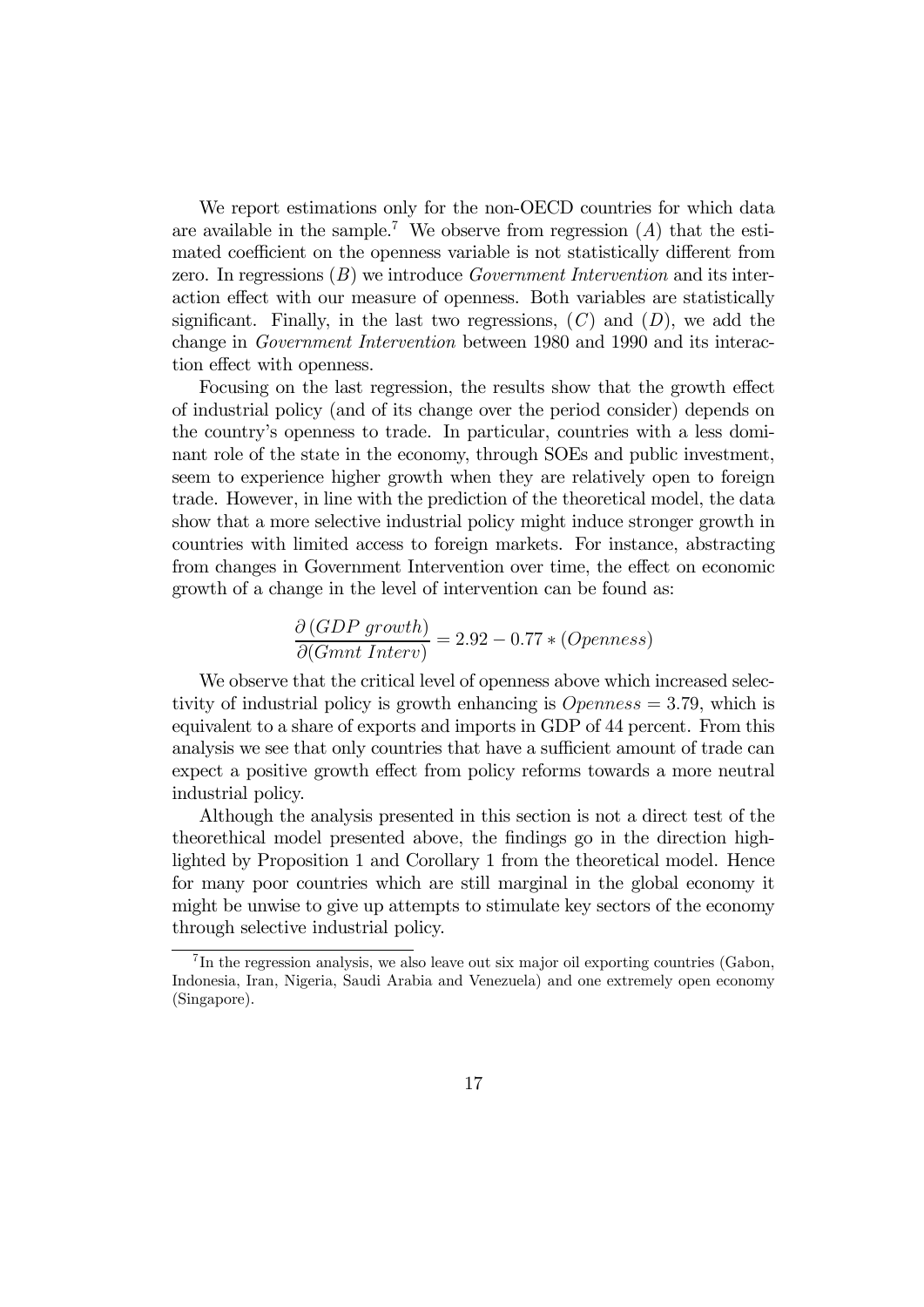## 5 Conclusion

What role should governments play in promoting economic growth? This is a long-standing and highly controversial question in the political and economic debate. Clearly, in some countries, interventionistic policies appear to have contributed positively in promoting industrialization and growth. In other cases, government intervention has had the opposite effect. One reason for this diverging experience with industrial policies is likely to be differences in governments' ability to design and implement policies. However, it may also be the case that a similar policy design, and a similar quality of implementation, can have different effects in different countries, depending on the economic environment in which the polices take place.

The dimension of the economic environment that we focus on in the present paper is the openness of a country, or more precisely, foreign market access, as determined by for instance geography, trade costs, and trade policies in the major importing countries. We develop a theoretical model that analyses the growth effect of industrial policy. The model-economy is one characterized by a coordination failure in the investment decision, caused by demand externalities. In this situation, government intervention can play a role in stimulating investment. Governments may choose to implement a hands-on, targeted industrial policy or choose a more arms-length approach, trying to stimulate investment by, say, upgrading the general infrastructure. The main conclusion from the theoretical model is that targeted policies are likely to be more successful in generating economic growth in relatively closed economies, and that broad based policies are likely to be more successful in more open economies. An interesting policy implication from this finding is that countries with relatively limited access to foreign markets should think twice before implementing policies of deregulation and privatization.

The general message from the model finds support in the data. We use the importance of state owned enterprises and government investment as a proxy for the degree of direct government involvement, and thus the selectivity of industrial policy. The regression analysis on a sample of 45 developing countries shows that broad based policies have a positive impact in growth only in relatively open economies. In less open economies, interventionistic policies are associated with stronger growth. Similarly, the data shows that reducing the direct involvement of the government in markets, for instance through deregulation and/or privatization, has a positive effect on growth only in relatively open economies. Indeed, in relatively closed economies,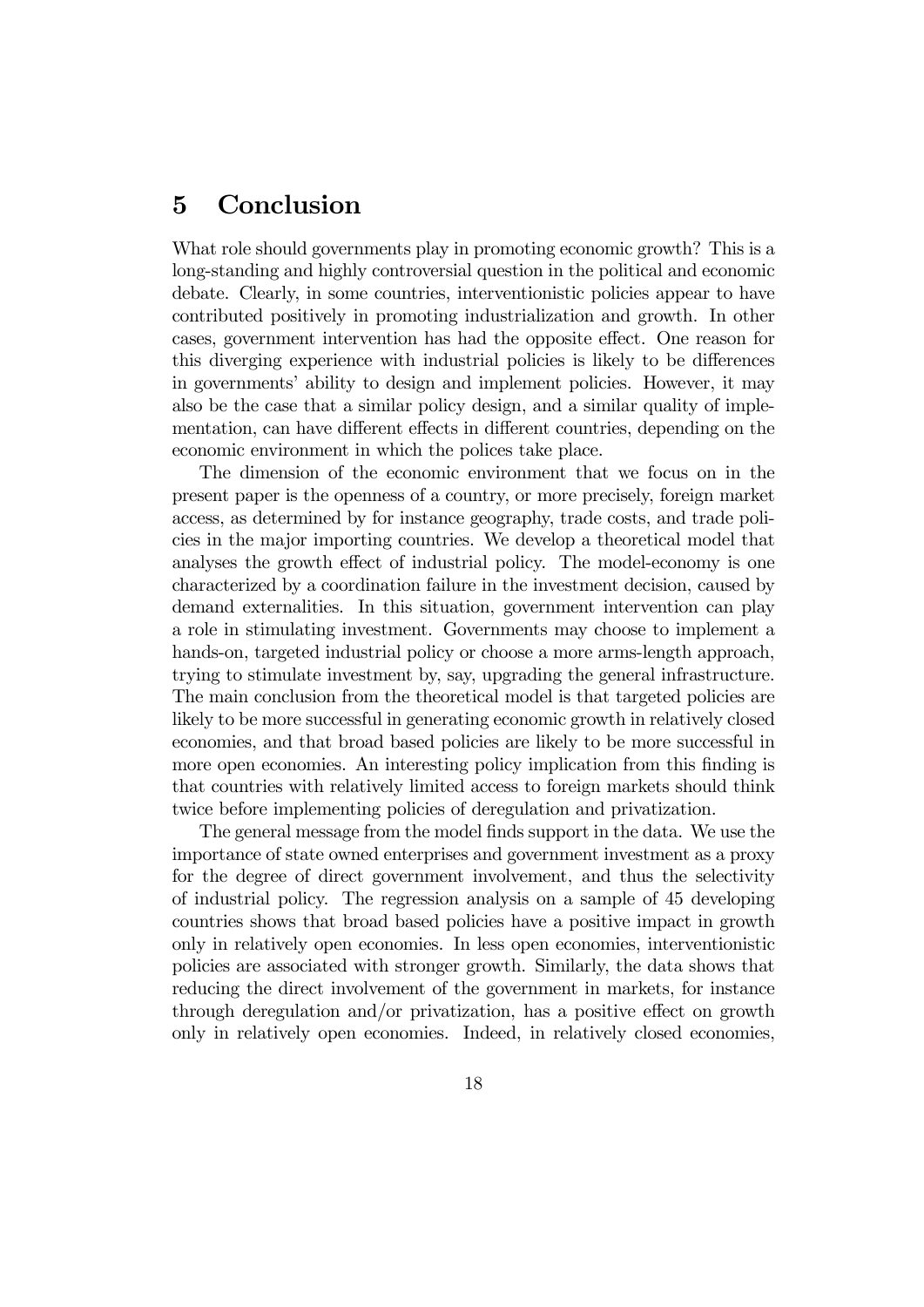such policy reforms are associated with slower economic growth.

When seeking inspiration from earlier growth successes in Western Europe and East Asia, policymakers should keep in mind that not only internal conditions (such as the degree of corruption and rent-seeking) might be different but that also external conditions, such as openness to trade and in general the degree of integration with the world economy, may not be identical to past experiences. While increased economic integration between countries has reduced the relative importance of domestic markets and thereby reduced the case for selective big push policies, many poor countries continue to lay on the border of globalization. In these cases, the lessons from Hirshman (1958) and Rostow (1960) are still relevant.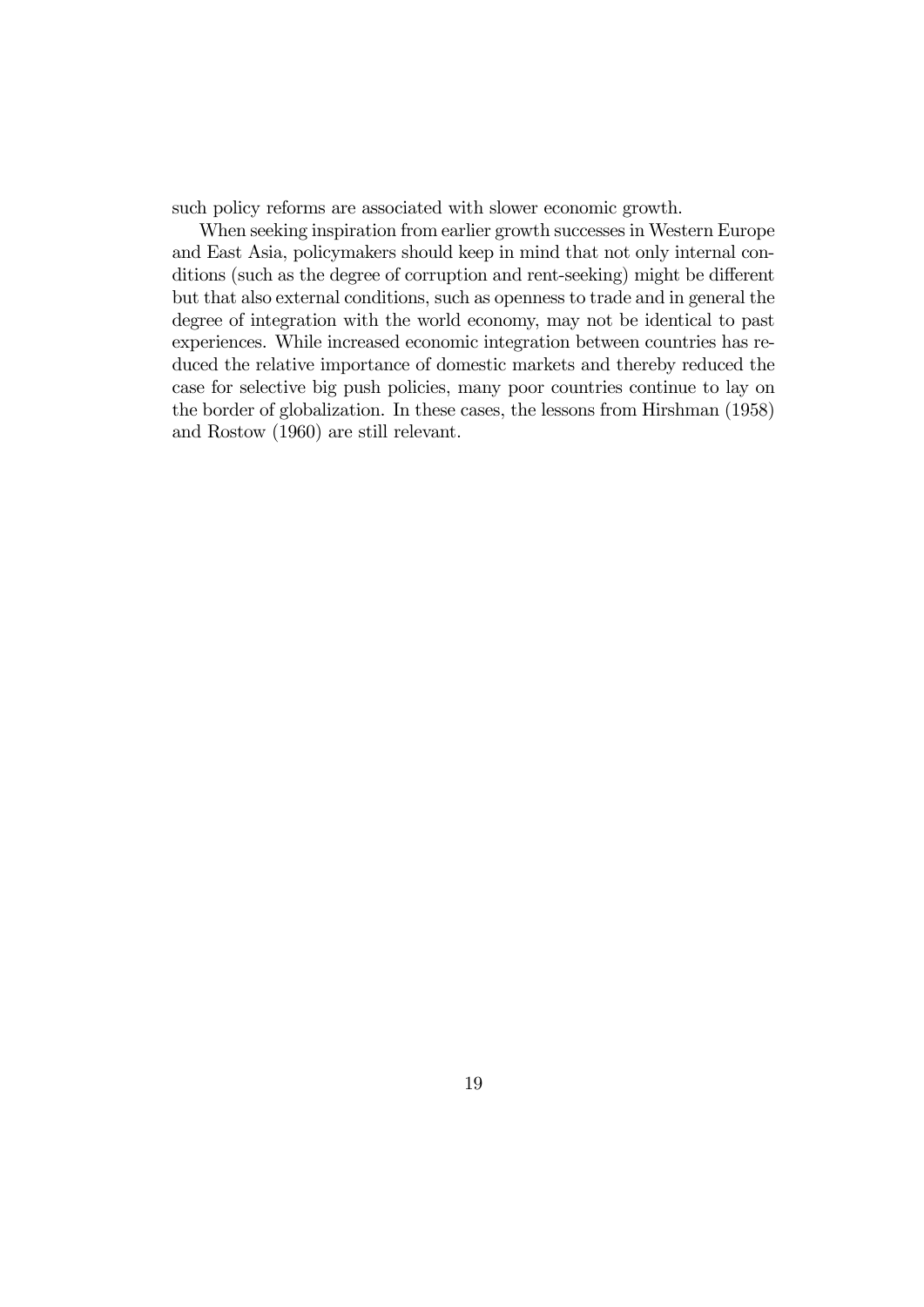## References

- [1] Ades, A., and R. di Tella (1997), National champions and corruption: Some unpleasant interventionist arithmetic, Economic Journal 107 443: 1023-1042.
- [2] Da Rin, M. and T. Hellmann (2002), Banks as a catalysts for industrialization, Journal of Financial Intermediation, vol. 11: 366-397.
- [3] Bjorvatn, K. and N. D. Coniglio (2006), Policy design and rent seeking: Targeted versus broad based intervention, Review of Development Economics 10 4: 577-585.
- [4] Fraser Institute (2001), Economic Freedom of the World 2001 Annual Report, www.fraserinstitute.ca.
- [5] Gans J. S. (1998), Industrialization policy and the Big Push, in K.J. Arrow et.al. (eds.), Increasing returns and economic analysis, Macmillan: London, 1998, Chpt 13.
- [6] Greenwald B. and J. Stiglitz (2006), Helping infant economies grow: foundation of trade policies for developing countries, American Economic Review, Vol. 96 (2), August: 141-146.
- [7] Hirschman A.O. (1958), The strategy of economic development, Yale University Press, New Haven.
- [8] Levine, R. and A. Demirguc-Kunt (2001), Financial structure and economic growth: A cross-country comparison of banks, markets, and development, Cambridge, MA: MIT Press.
- [9] Loayza, N., H. Lopez, C. Schmidt-Hebbel, and L. Serven (1998), World saving data base, mimeo, World Bank.
- [10] Nurkse R. (1952), Some international aspects of the problem of economic development, American Economic Review 42 (2): 571-583.
- [11] Nurkse R. (1953), Problems of capital formation in underdeveloped countries. Oxford, Basil Blackwell.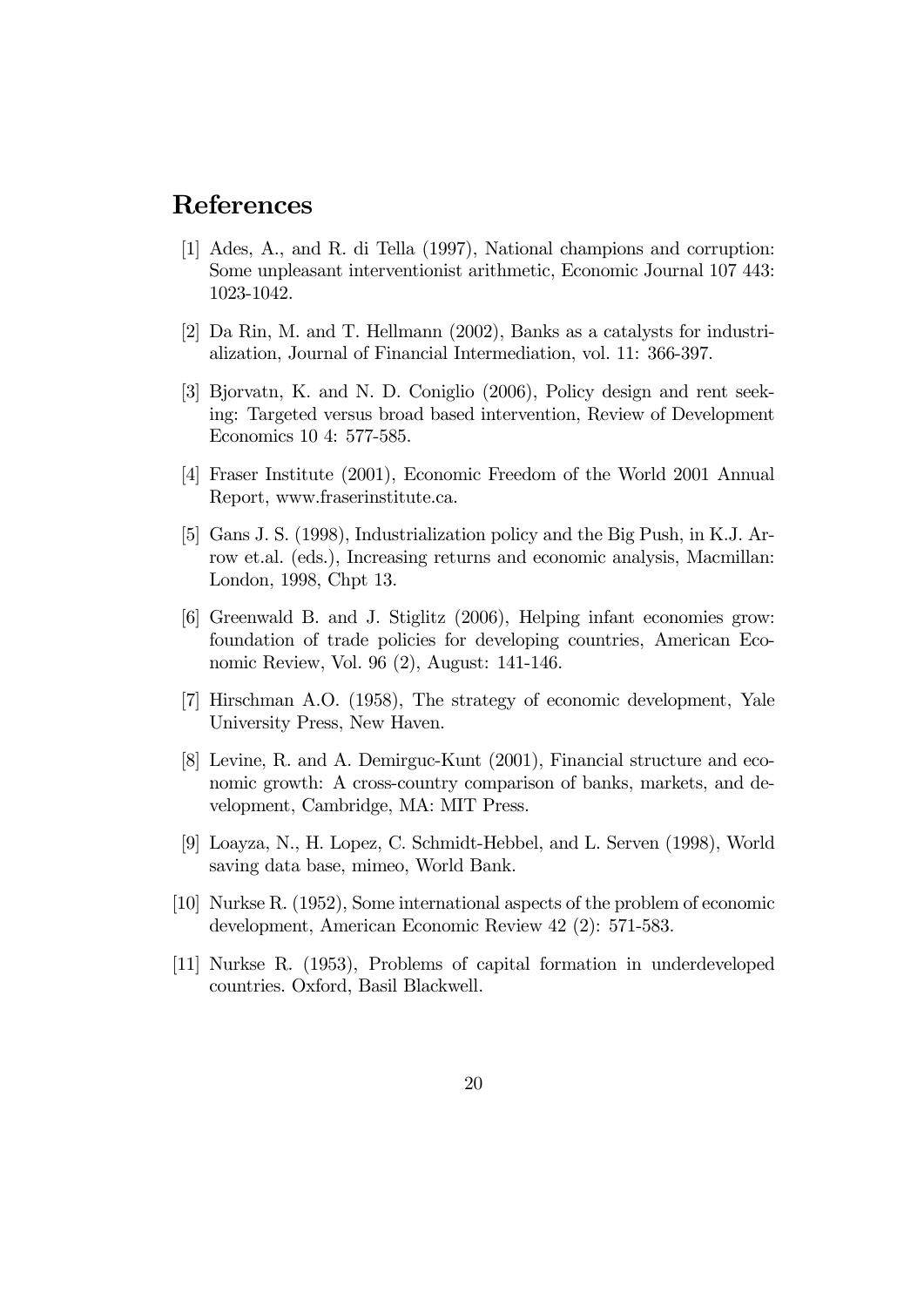- [12] Murphy, K. M., A. Shleifer, and R. Vishny (1989b), Industrialization and the big push, Journal of Political Economy 97 (October): 1003- 1026.
- [13] Pack, H. and K. Saggi (2006), The case for industrial policy: a critical survey, World Bank Research Observer 21 2: 267-297.
- [14] Rodrik, D. (1995), Getting intervention right: How South Korea and Taiwan grew rich, Economic Policy 20: 55-107.
- [15] Rosenstein-Rodan, P.N. (1943), Problems of industrialization of Eastern and South-Eastern Europe. Economic Journal, 53: 202-211..
- [16] Rosenstein-Rodan, P.N. (1961), Notes on the theory of the 'Big Push', in Economic Development for Latin America, H.S. Ellis and H.C. Wallich (eds), New York: St. Martins
- [17] Rostow W. (1960), The Stages of Economic Growth, Cambridge University Press, Cambridge.
- [18] Sachs, J. D. and A. Warner (1997), Sources of slow growth in African economies, Journal of African Economies, vol. 6 (3): 335-76.
- [19] World Bank (1987), World Development Report: Industrialization and foreign trade, The World Bank, Washington D.C.
- [20] World Bank (1995), Bureaucrats in business: The economics and politics of government ownership, World Bank Policy Research Report, Washington D.C.
- [21] World Bank Indipendent Evaluation Group (2006), Assessing World Bank support for trade 1987-2004, The World Bank, Washington D.C..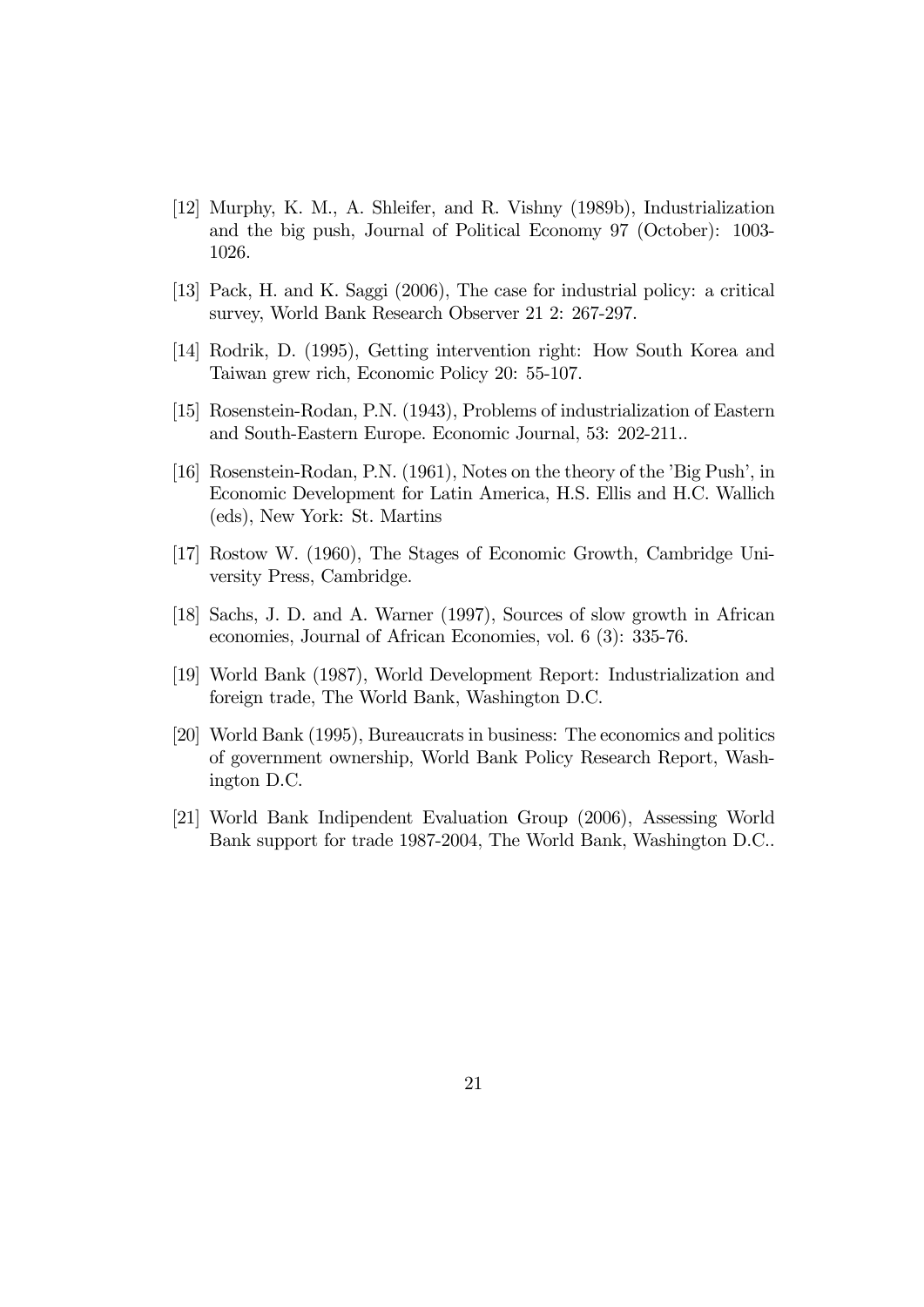#### Appendix 1. Desription of variables

#### Table A1. Summary statistics

| Variable name                                      | Mean    | Stand. dev. |
|----------------------------------------------------|---------|-------------|
| Real GDP growth (per capita, average over 1980-92) | 0.14    | 2.75        |
| Real GDP per capita in 1980 (ln)                   | 7.69    | 0.86        |
| Private savings                                    | 0.16    | 0.09        |
| Neighbors' growth                                  | 1.16    | 1.75        |
| Ethnic fractionalization                           | 0.39    | 0.31        |
| Openness                                           | 4.1     | 0.67        |
| Government intervention                            | 6.54    | 2.59        |
| Change in government intervention                  | $-0.81$ | 1.67        |
| Openness*Government intervention                   | 29.43   | 10.25       |
| Openness*Change in government intervention         | $-3.42$ | 6.53        |
|                                                    |         |             |

#### Variable description and sources

- Real GDP growth (per capita, average over 1980-92): Growth rate of real per capita GDP, average over 1980-92; calculated as geometric growth rate. Source: Demirguc-Kunt A. And R. Levine (2001).
- Real GDP per capita in 1980 (ln): Log of the real GDP per capita in 1980. Source: Demirguc-Kunt A. And R. Levine (2001).
- Private savings: Ratio of gross private saving to gross private disposable income; average over 1980-95. Source: Loayza, Lopez, Schmidt-Hebbel, and Serven (1998)
- Neighbors' growth: Average annual growth of neighbouring economies between 1970 and 1989. Source: Sachs and Warner (1997).
- Ethnic fractionalization: Average value of five indices of ethnolinguistic fractionalization, with values ranging from 0 to 1, where higher values denote higher levels of fractionalization. Source: Demirguc-Kunt A. And R. Levine (2001).
- Latin America: Dummy variable equal to 1 for Latin American countries.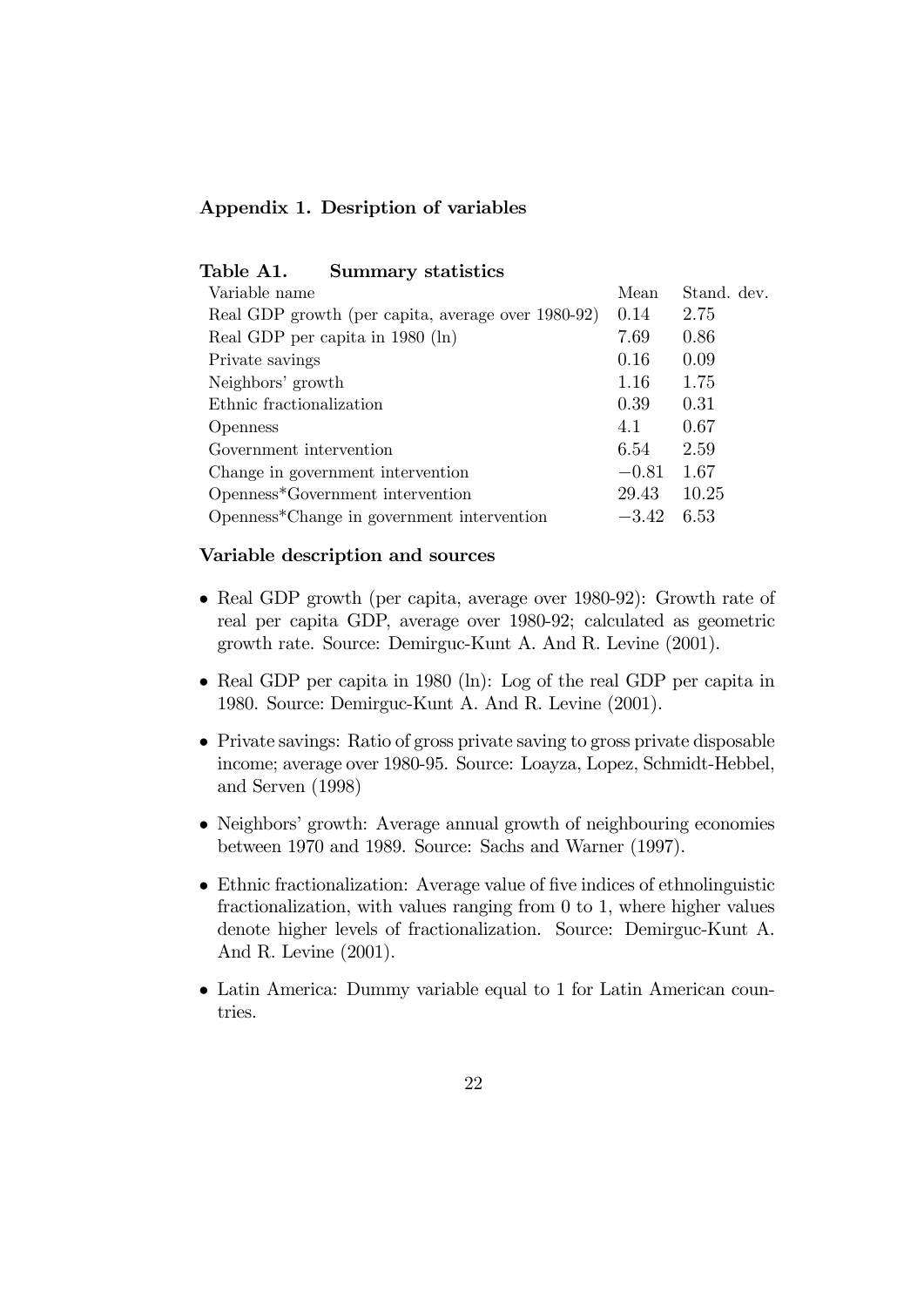- Openness: Real exports and imports as percentage share of real GDP in1980 (ln). Source: Loayza, Lopez, Schmidt-Hebbel, and Serven (1998).
- Index of Government Intervention in 1980: Variable measuring the degree and extensiveness of government intervention in the economy. The variable is constructed by the Fraser Institute and is one of the many components of the Economic Freedom of the World Index. Data on the number, composition, and share of output supplied by State-Operated Enterprises (SOEs) and government investment as a share of total investment are used to construct the 0-to-10 ratings (low ratings for countries with less government enterprise and government investment and high ratings for governments with many SOE and a high share of government investment on total investment). "When there were few SOEs and government investment was generally less than 15% of total investment, countries were given a rating of 0. When there were few SOEs other than those involved in industries where economies of scale reduce the effectiveness of competition (e.g., power generation) and government investment was between 15% and 20% of the total, countries received a rating of 2. When there were, again, few SOEs other than those involved in energy and other such industries and government investment was between about 20% and 25% of the total, countries were rated at 3. When SOEs were present in the energy, transportation, and communication sectors of the economy and government investment was between about 25% and 30% of the total, countries were assigned a rating of 4. When a substantial number of SOEs operated in many sectors, including manufacturing, and government investment was generally between 30% and 40% of the total, countries received a rating of 6. When numerous SOEs operated in many sectors, including retail sales, and government investment was between about 40% and 50% of the total, countries were rated at 8. A rating of 10 was assigned when the economy was dominated by SOEs and government investment exceeded 50% of the total." Source: Fraser Institute (2001).
- Change in government intervention: Change in the Index of Government Intervention between 1980 and 1990. Positive values indicate an increase in the degree of public intervention through State-Owned-Enterprises and in the share of public investment. Negative values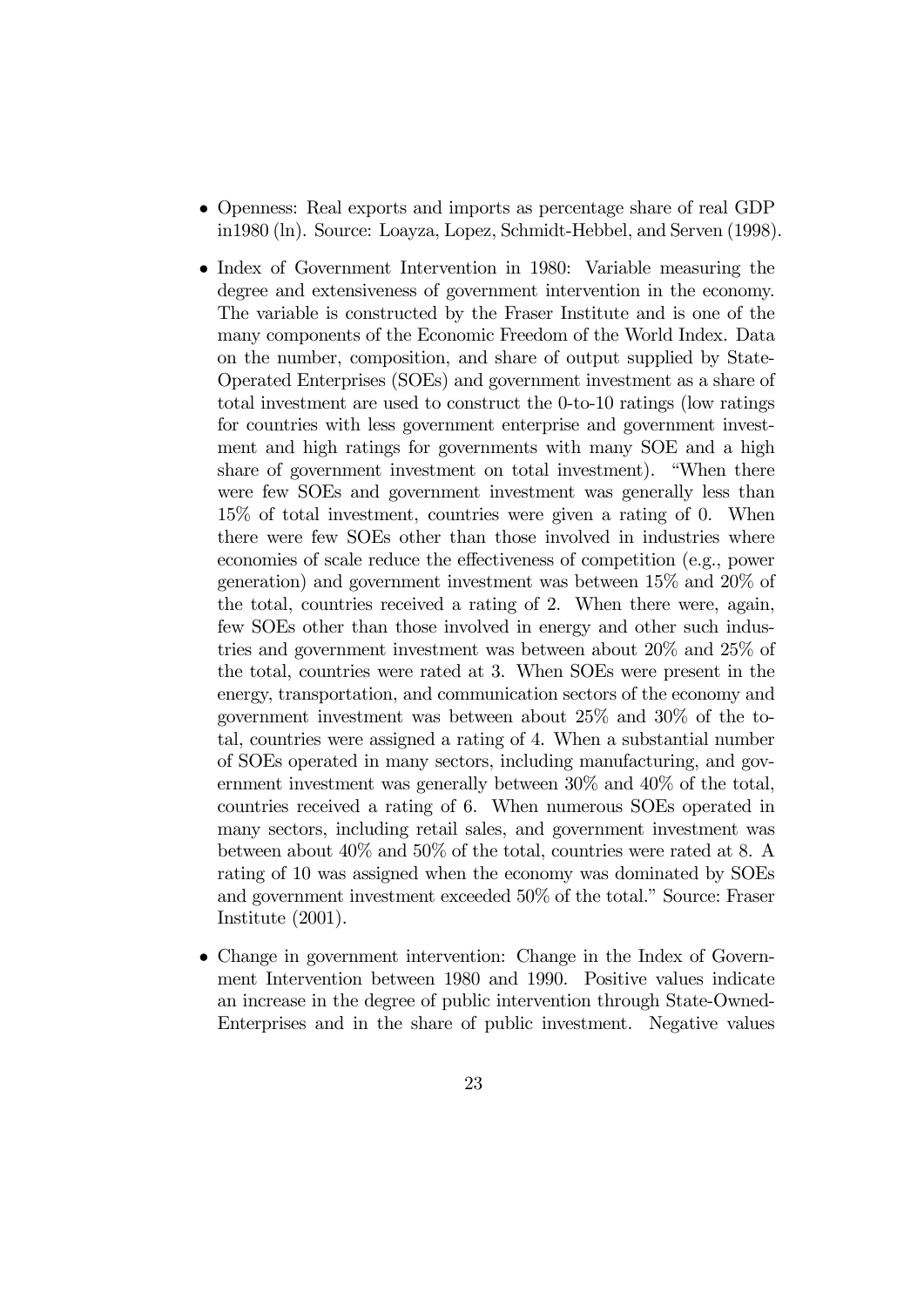indicate a decreasing government intervention in the economy over the decade. Source: Fraser Institute (2001)

- Openness\*Government intervention: Interaction effects between 'openness' and 'Government intervention'. Source: Fraser Institute (2001) and Loayza, Lopez, Schmidt-Hebbel, and Serven (1998).
- Openness\*Change in government intervention: Interaction effect between 'openness' and 'Change in government intervention'. Source: Fraser Institute (2001) and Loayza, Lopez, Schmidt-Hebbel, and Serven (1998)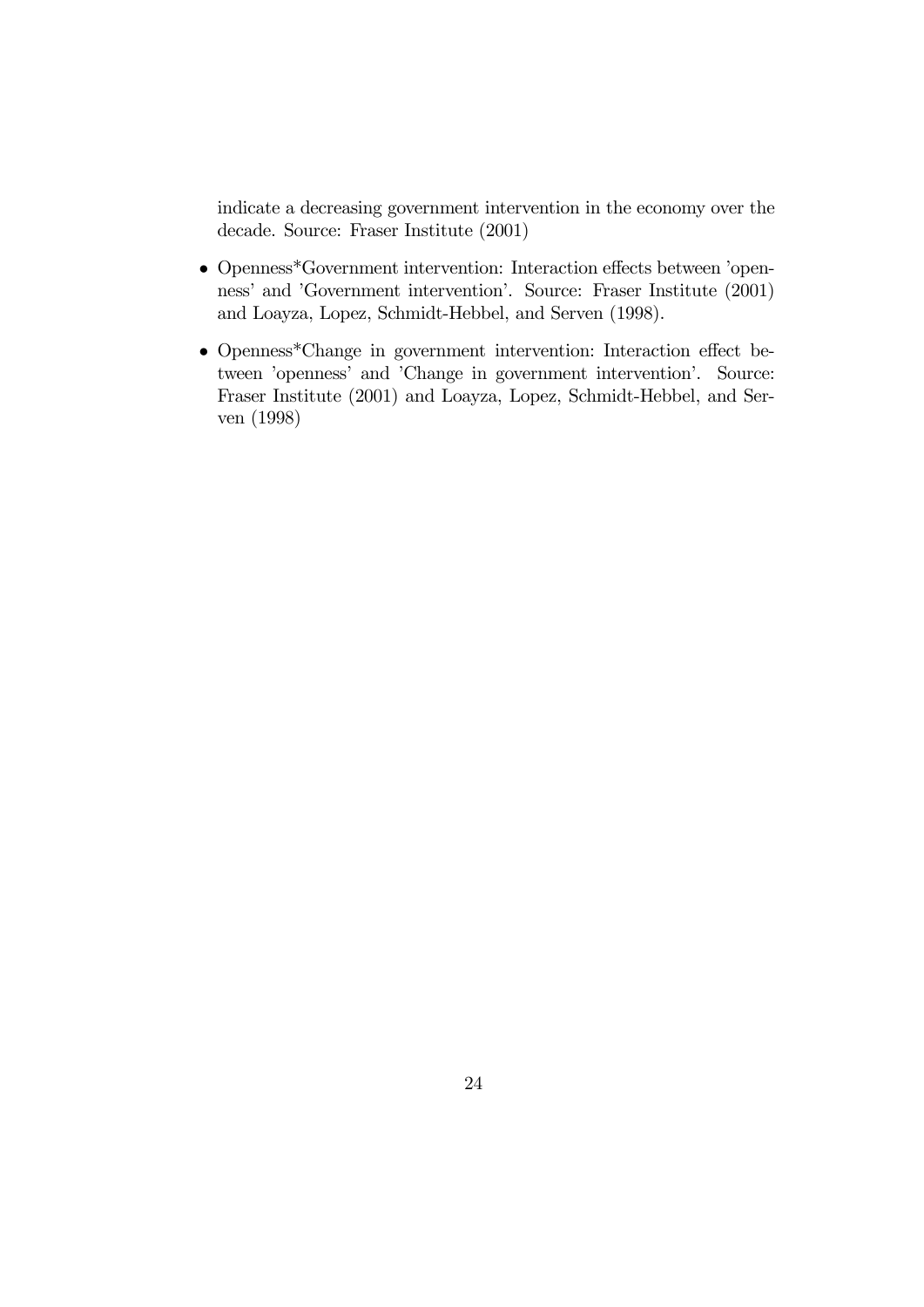| High degree of government intervention in 1980 (Interv-80 $>7$ ) |           |                |          |                |  |
|------------------------------------------------------------------|-----------|----------------|----------|----------------|--|
| Country                                                          | Interv-80 | Interv-90      | Openness | Growth 1980-92 |  |
| Bangladesh                                                       | 8         | 8              | 26.6     | 2.8            |  |
| <b>Bolivia</b>                                                   | 8         | 10             | 31.3     | $-1.2$         |  |
| <b>Botswana</b>                                                  | 8         | 8              | 124.8    | 1.4            |  |
| <b>Brazil</b>                                                    | 8         | $\overline{4}$ | 15.3     | $-0.9$         |  |
| Burundi                                                          | 10        | 10             | 33.3     | 1.4            |  |
| Colombia                                                         | 8         | 8              | 31.2     | 1.1            |  |
| Congo                                                            | 10        | 8              | 106.1    | 1.2            |  |
| Cote d'Ivoire                                                    | 10        | $8\,$          | 69.0     | $-4.0$         |  |
| Ecuador                                                          | 8         | 3              | 59.2     | $-1.1$         |  |
| Egypt, Arab Rep.                                                 | 8         | 8              | 76.0     | 1.1            |  |
| Ghana                                                            | 10        | 8              | 61.3     | $-0.2$         |  |
| Guyana                                                           | 10        | 10             | 199.5    | $-5.7$         |  |
| India                                                            | 10        | 10             | 15.6     | 3.1            |  |
| Israel                                                           | 8         | 8              | 66.6     | 1.8            |  |
| Jamaica                                                          | 8         | $\overline{4}$ | 76.4     | 0.3            |  |
| Jordan                                                           | 10        | 10             | 29.7     | $-1.5$         |  |
| Kenya                                                            | 10        | 10             | 67.9     | 0.0            |  |
| Madagascar                                                       | 10        | 10             | 72.4     | $-4.0$         |  |
| Malawi                                                           | 10        | 10             | 78.3     | $-0.9$         |  |
| Mexico                                                           | 8         | 6              | 42.4     | 0.3            |  |
| Morocco                                                          | 8         | 6              | 49.4     | 0.9            |  |
| Pakistan                                                         | 10        | 10             | 40.1     | 2.1            |  |
| Sierra Leone                                                     | 8         | 10             | 74.8     | $-3.7$         |  |
| Syrian Arab Rep.                                                 | 10        | 10             | 51.6     | $-1.0$         |  |
| South Africa                                                     | 8         | 6              | 60.0     | $-1.1$         |  |
| Sri Lanka                                                        | 8         | 6              | 65.4     | 2.5            |  |
| Taiwan, China                                                    | $8\,$     | 8              | 79.1     | 5.9            |  |
| Togo                                                             | 10        | 10             | 82.3     | $-2.7$         |  |
| Tunisia                                                          | 10        | $8\,$          | 84.3     | $1.6\,$        |  |
| Trinidad and Tobago                                              | 8         | 6              | 43.2     | $-2.8$         |  |
| Turkey                                                           | 8         | 6              | 20.3     | 2.3            |  |
| Zaire                                                            | 10        | 10             | 31.3     | $-1.3$         |  |
| Zambia                                                           | 10        | 10             | 101.1    | $-3.0$         |  |
| Zimbabwe                                                         | 8         | 8              | 58.5     | $-0.3$         |  |

### Appendix 2. List of countries included in the sample